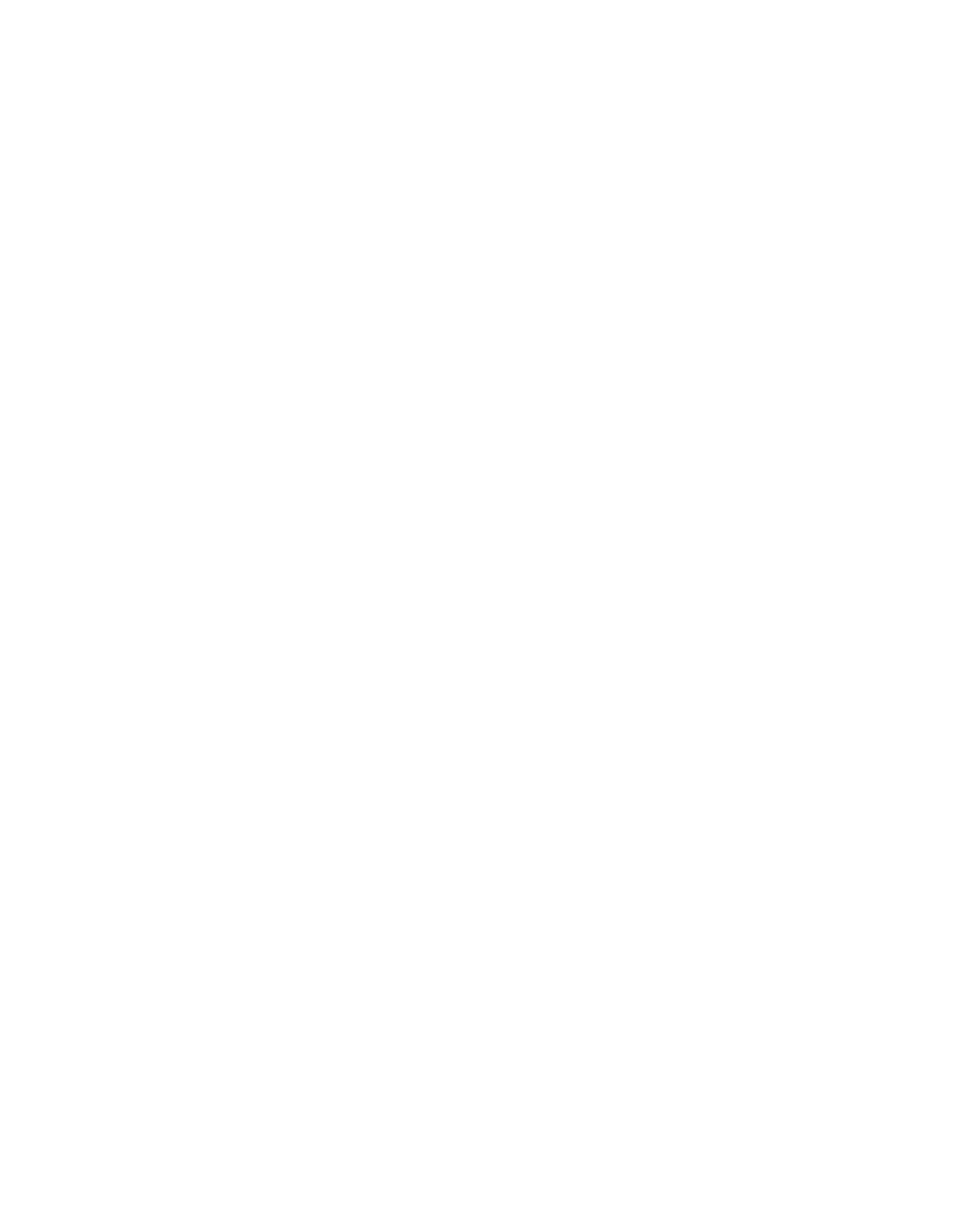# **BY-LAWS**

# **OF**

# **WATCH HILL** HOMEOWNERS ASSOCIATION, INC.

# **TABLE OF CONTENTS**

| Section 4. Term.<br>$\overline{12}$ |  |
|-------------------------------------|--|
|                                     |  |
|                                     |  |
|                                     |  |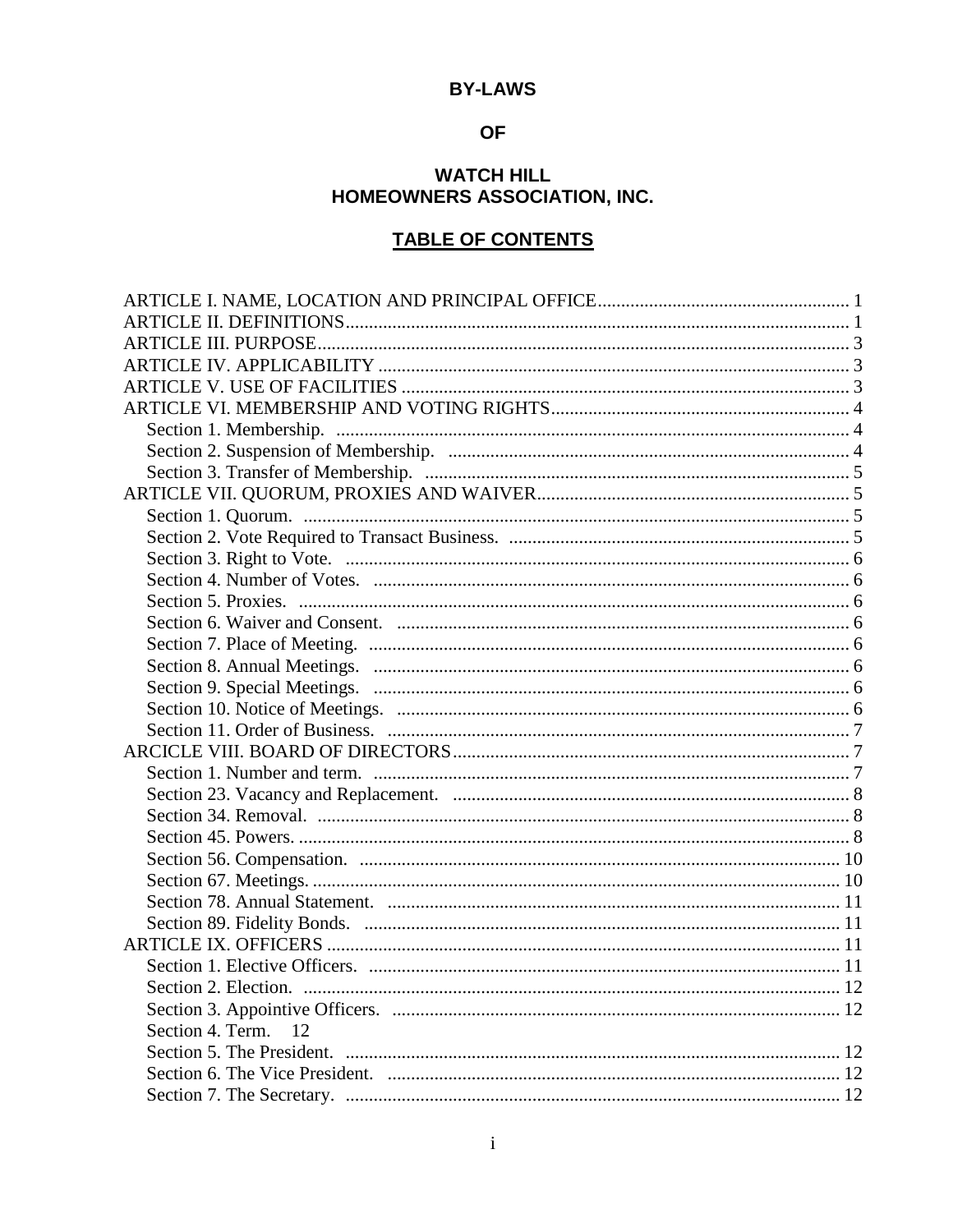| Section 1. Creation of the Lien and Personal Obligation of Assessments.  13           |
|---------------------------------------------------------------------------------------|
|                                                                                       |
|                                                                                       |
| Section 4. Date of Commencement of Common Expenses: Due Dates.  13                    |
| Section 5. Effect of Non-Payment of Common Expenses: Remedies of the Association.  14 |
|                                                                                       |
|                                                                                       |
|                                                                                       |
|                                                                                       |
|                                                                                       |
|                                                                                       |
|                                                                                       |
|                                                                                       |
|                                                                                       |
|                                                                                       |
|                                                                                       |
|                                                                                       |
|                                                                                       |
|                                                                                       |
|                                                                                       |
|                                                                                       |
|                                                                                       |
|                                                                                       |
|                                                                                       |
| Section 2. Seal.                                                                      |
|                                                                                       |
|                                                                                       |
|                                                                                       |
|                                                                                       |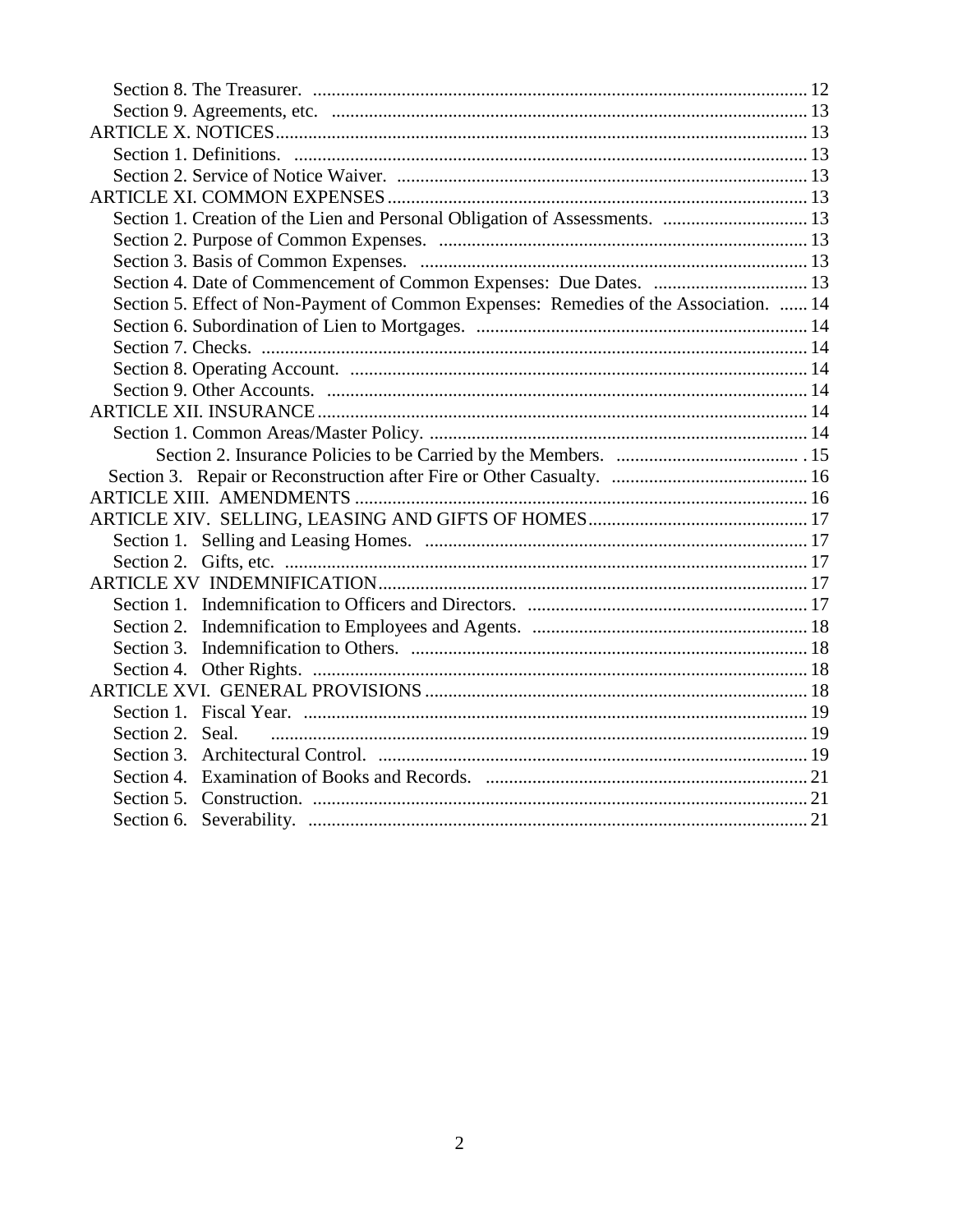### **BY-LAWS**

### **OF**

### **WATCH HILL HOMEOWNERS ASSOCIATION, INC.**

A New York Not-for-Profit Corporation

#### **ARTICLE I. NAME, LOCATION AND PRINCIPAL OFFICE**

These are the By-Laws of Watch Hill Homeowners Association, Inc. hereinafter referred to as the "Association". The principal office of the Association shall be located at Old White Plains Road, Town of Greenburgh, County of Westchester and State of New York.

#### **ARTICLE II. DEFINITIONS**

The following words when used in these By-Laws shall, unless the context otherwise prohibits, have the meanings set forth below:

- (a) "Association" shall mean and refer to Watch Hill Homeowners Association, Inc., a New York Not-for-Profit Corporation.
- (b) "The Board" shall mean and refer to the Board of Directors of the Association.
- (c) "By-Laws" shall mean and refer to these By-Laws which govern the operation of the Association.
- (d) "Common Expense" shall mean and refer to those expenses (including reserves) which are incurred or assessed by the Association in fulfilling its lawful responsibilities (herein sometimes referred to as ("Assessment").
- (e) "Common Properties" or "Common Areas" shall mean and refer to certain areas of land excluding the residential lots in Phase I and the develop-able areas for future construction of subsequent Phases as shown on the Filed Map of The Property filed in the Westchester County Clerk's Office and including without limitation, all internal roadways, all parking areas located outside of the individual Lots, any sidewalks located outside the individual Lots, the Drainage System, the Sanitary Sewage System a Forever Green Area, Restricted Open Area, the Underground Utilities and any other Common Areas including any Recreational Facilities that may be brought into the Association pursuant to Article II, Section 2 of the Declaration.
- (f) "Declaration" shall mean and refer to the Declaration of Covenants, Restrictions, Easements, Charges and Liens applicable to The Properties recorded among the land records in the Clerk of the County of Westchester, New York as the same may, from time to time be amended.

(g)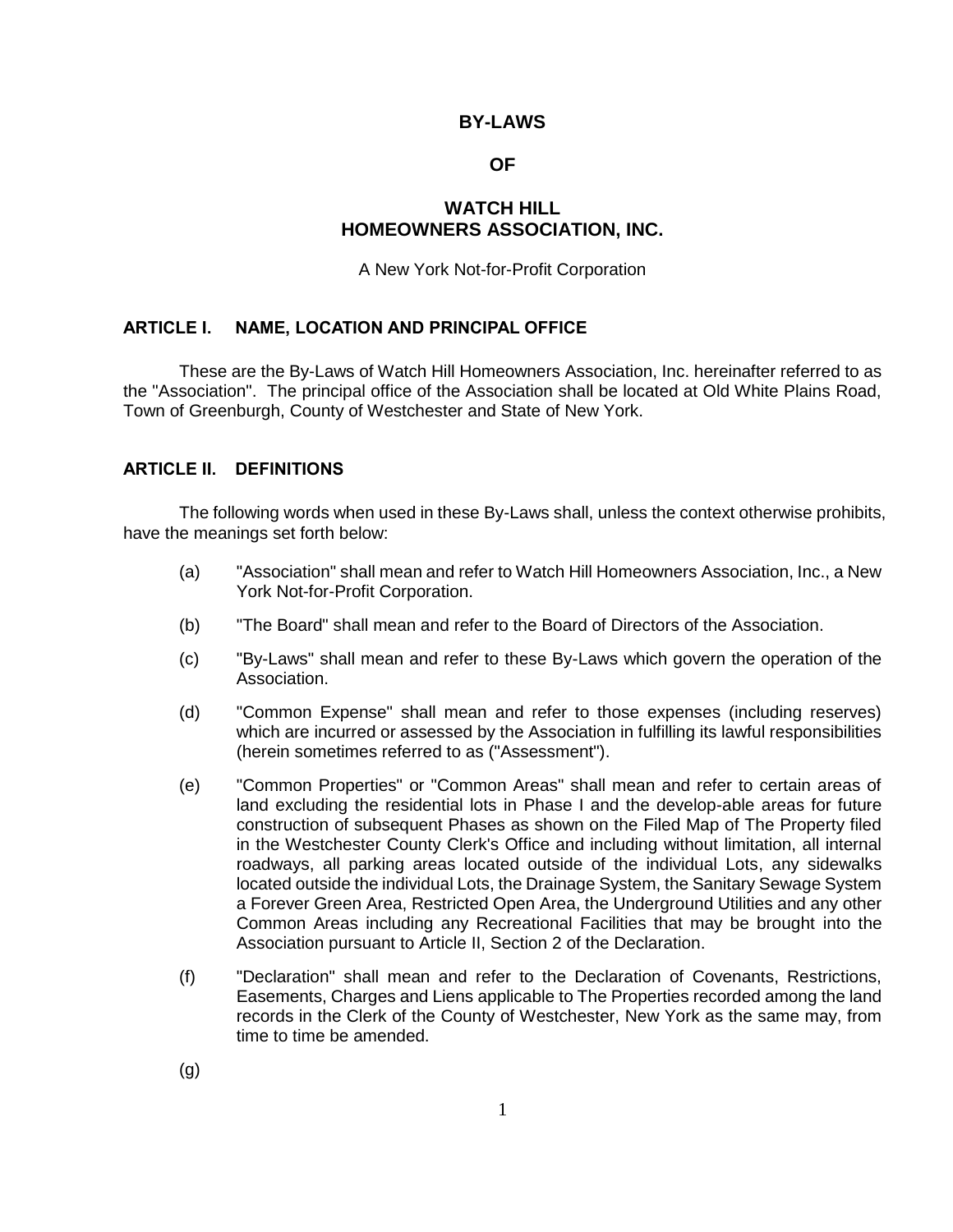- (h) "Development" or "Community" shall mean Watch Hill, a residential home development constructed on The Properties.
- (i) "Drainage System" shall mean and refer to a system of catch basins and drain piping leading to a storm water basin in connection with the storm water collection system.
- (j) "Filed Map" shall mean and refer to the map for the Watch Hill Planned Unit Development as filed in the Westchester County Clerk's Office.
- (k) "Forever Green Space Area" shall mean and refer to the areas of land located within the Common Area to be left in their natural state as shown on the Filed Map and upon which no improvements of any type may be constructed except stabilization of rock faces.
- (l) "Home" shall mean and refer to all units of residential housing situated upon the Lots located on The Properties.
- (m) "Home Owner" or "Homeowner" or "Owner" shall mean and refer to the record owner of fee simple title to any Home. Every Homeowner shall be treated for all purposes as a single owner for each Home held, irrespective of whether such ownership is joint, in common or tenancy by the entirety. Where such ownership is joint, in common or tenancy by the entirety such collective ownership shall constitute one (1) Member.
- (n) "Lot" shall mean and refer to any plot, pieces or parcels of land intended for residential uses as shown on the Filed Map filed in the Westchester County Clerk's Office and any plots, pieces or parcels of land intended for residential uses that may be located on the Phased Property and as may hereinafter be brought within the scheme of the Declaration as provided for in Article II Section 2 of the Declaration.
- (o) "Member" shall mean and refer to such holder of a membership interest in the Association, as such interest is set forth in Article VI. Each Member shall be entitled to one (1) vote.
- (p) "Permitted Mortgage" shall mean and refer to any first mortgage covering a Home or Homes.
- (q) "Permitted Mortgagee" shall mean and refer to the holder of a Permitted Mortgage.
- (r)
- (s) "The Properties" shall mean and refer to all those such Properties described in Article II, Section 1 of the Declaration and all such Properties which may be brought within the scheme of the Declaration pursuant to Article II, Section 2 of the Declaration.
- (t) "Recreation Facilities" shall mean and refer to the swimming pool and pool cabana in the Common Area of Phase III of The Properties and which will be owned, operated and maintained by the Association as part of the Common Area of the Association.
- (u) "Restricted Open Space Area" shall mean and refer to the areas of land located within the Common Area as shown on the Filed Map and upon which no dwelling units or parking areas shall be permitted, but which may contain approved roadways, utilities and appurtenances thereto.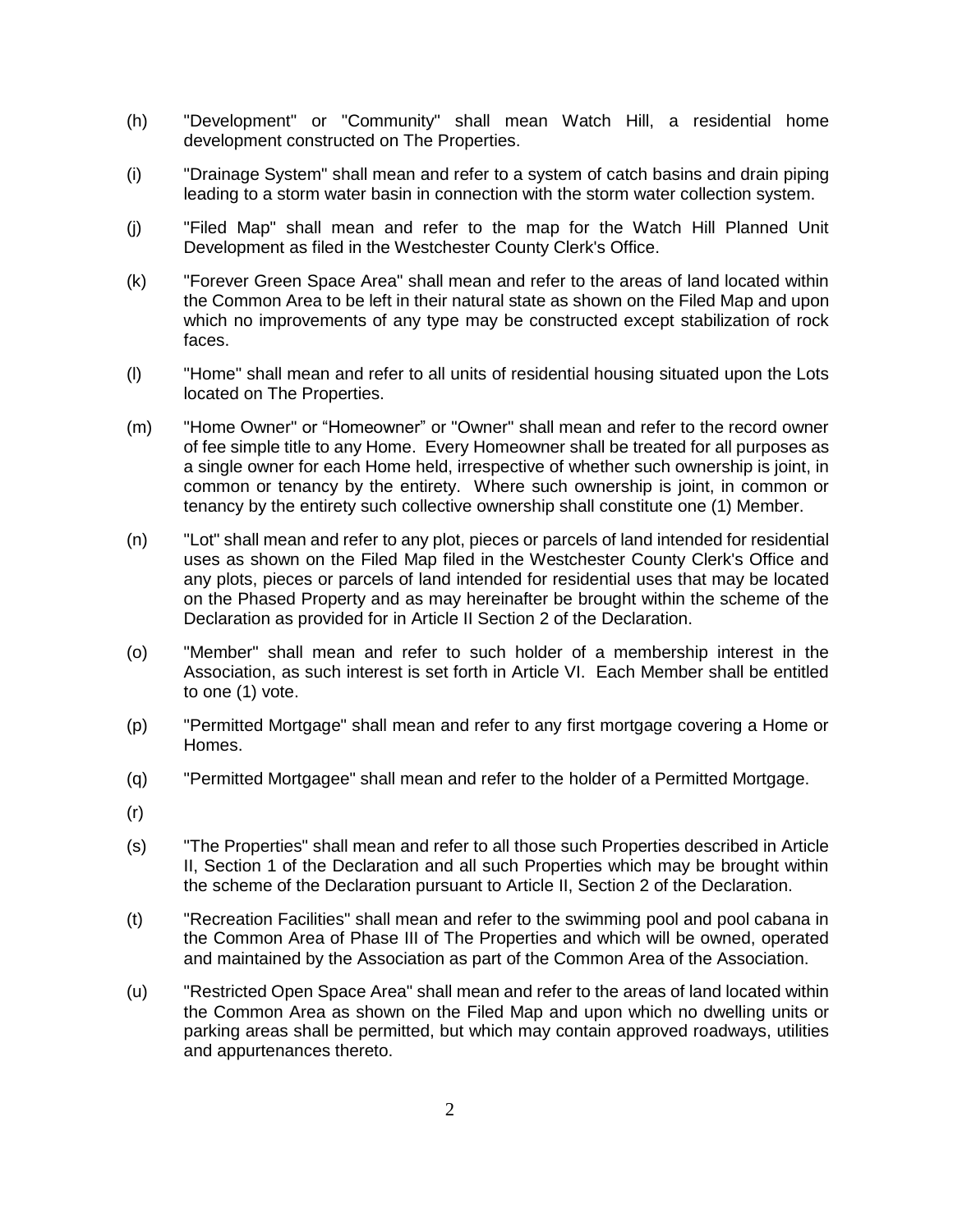- (v) "Sanitary Sewage System" shall mean and refer to sanitary piping and any other equipment for sewage collection located on the Common Area to be connected to the Town of Greenburgh Department of Public Works Sewer System.
- (w) "Statute" shall mean and refer the New York Not-for-Profit Corporation Law.
- (x) "Underground Utilities" shall mean and refer to those underground utilities located in the Development, the Restricted Open Space Area and the Forever Green Space Area, if permitted, which utilities shall include water, electric, gas, sanitary and storm pipes, lines and wires. Said Underground Utilities shall not include any telephone or cable lines.

(y)

### **ARTICLE III. PURPOSE**

This Association is formed to own, operate and maintain the Common Areas for the benefit of the Members of the Association.

### **ARTICLE IV. APPLICABILITY**

All present and future Members, their family members, lessees, occupants and guests shall be subject to these By-Laws and to the rules and regulations issued by the Association to govern the conduct of its Members.

#### **ARTICLE V. USE OF FACILITIES**

The Common Areas shall be limited to the use by the Members, their family members and their guests. In the event that a Member shall lease or permit another to occupy his Home, however, the lessee or occupant shall at the option of the Member, be permitted to enjoy the use of the Common Areas in lieu of and subject to the same restrictions and limitations as said Member. However, both the Member and the lessee may not use the facilities at the same time. Any Member, lessee or occupant entitled to the use of the Association facilities may extend such privileges to members of his family residing in his household by notifying the Secretary in writing of the names of any such persons and of the relationship of such Member, lessee or occupant to such persons. The Board may establish a limitation on guest privileges and/or establish a guest fee for the use of the Common Areas by guests of Members or permitted lessees or occupants of Homes and their respective family members.

### **ARTICLE VI. MEMBERSHIP AND VOTING RIGHTS**

Section 1. Membership.

The Association shall have one class of membership interest as follows:

The Owner of a Home, Lot or Unsold Home on The Properties then subject to the Declaration shall be a Member of the Association whether such Home is a townhouse or any other type of residential dwelling unit and whether such ownership is joint, in common or tenancy by the entirety. Each Member is entitled to one vote irrespective of the number of Homes, Lots or Unsold Homes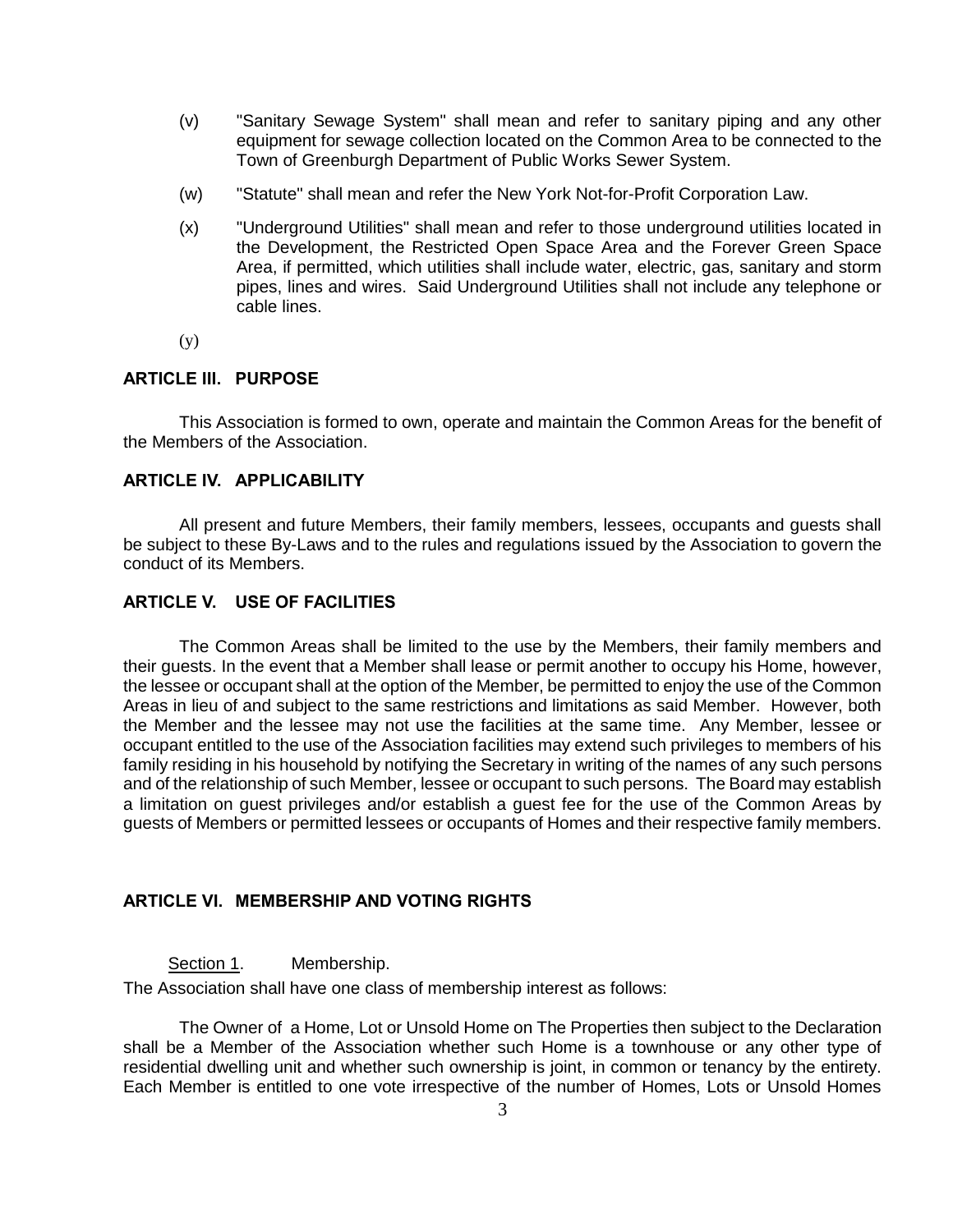owned by a Member. When more than one person or entity holds such interest in such membership, the one vote attributable to such Member shall be exercised as such persons mutually determine but not more than one vote may be cast with respect to any such Member.

# Section 2. Suspension of Membership.

The rights of a Member or permitted lessee or occupant of a Home, and their respective family members, guests and invitees to the use and enjoyment of the Common Areas are subject to the payment of periodic Common Expenses levied by the Board, the obligation of which Common Expenses is imposed against each Member and becomes a lien upon the property of any Homeowner against which such Common Expenses are made as provided for by Article VI of the Declaration. If a Member shall be in default in the payment of the Common Expenses assessed against such Member's Home, and fails to cure such default within five (5) days after receipt of written notice from the Board, the Board, in its sole discretion, shall have the option to prohibit the further use of any Recreational Facilities and any other privileges of the Association by such Member, permitted lessee or occupant, and the respective family Members, guests and invitees of the foregoing, and until such Member is reinstated in good standing in the Association, to take such other legal action as may be permitted by applicable law or these By-Laws. In addition to the foregoing, any Member so in default shall be ineligible to be considered for membership to the Board and if on the Board shall be suspended thereto until such time as all Common Expenses, together with late charges, interest and expenses, if any, are paid to the Association. In no event, however, shall a Member's voting rights be suspended for non-payment of Common Expenses. The right of a Member to use the Recreational Facilities may also be suspended, after notice and a hearing, for a period not to exceed thirty (30) days, for each violation of any rule or regulation.

# Section 3. Transfer of Membership.

Membership in the Association shall be appurtenant to, and may not be transferred except in conjunction with the lawful sale or conveyance of, a Home. No Owner shall be permitted to sell or convey his or her Home unless and until he or she shall have paid in full to the Board all unpaid Common Expenses and other amounts required by the Board to be paid and assessed by the Board against such Home. Upon such sale or conveyance, the seller of such Home shall relinquish his or her membership in the Association and the purchaser of such Home shall automatically become a Member, subject to this Declaration, the By-Laws and the rules and regulations.

### **ARTICLE VII. QUORUM, PROXIES AND WAIVER**

# Section 1. Quorum.

So many Members as shall represent at least thirty-three and one-third (33 1/3)% of all Members whose Homes are then subject to the Declaration present in person or represented by written proxy shall be requisite to and shall constitute a quorum at all meetings of the Association for the transaction of business, except as otherwise provided by Statute, by the Declaration, the Certificate of Incorporation of the Association or by these By-Laws. If, however, such quorum shall not be present or represented at any meeting of the Association, the Members entitled to vote thereat, present in person or represented by written proxy, shall have the power to adjourn the meeting. At least 5 days' written notice of such adjourned meeting shall be given to all Members. At such adjourned meeting any business may be transacted which might have been transacted at the meeting originally called. At such adjourned meeting, so many Members as shall represent at least twenty-five (25%) percent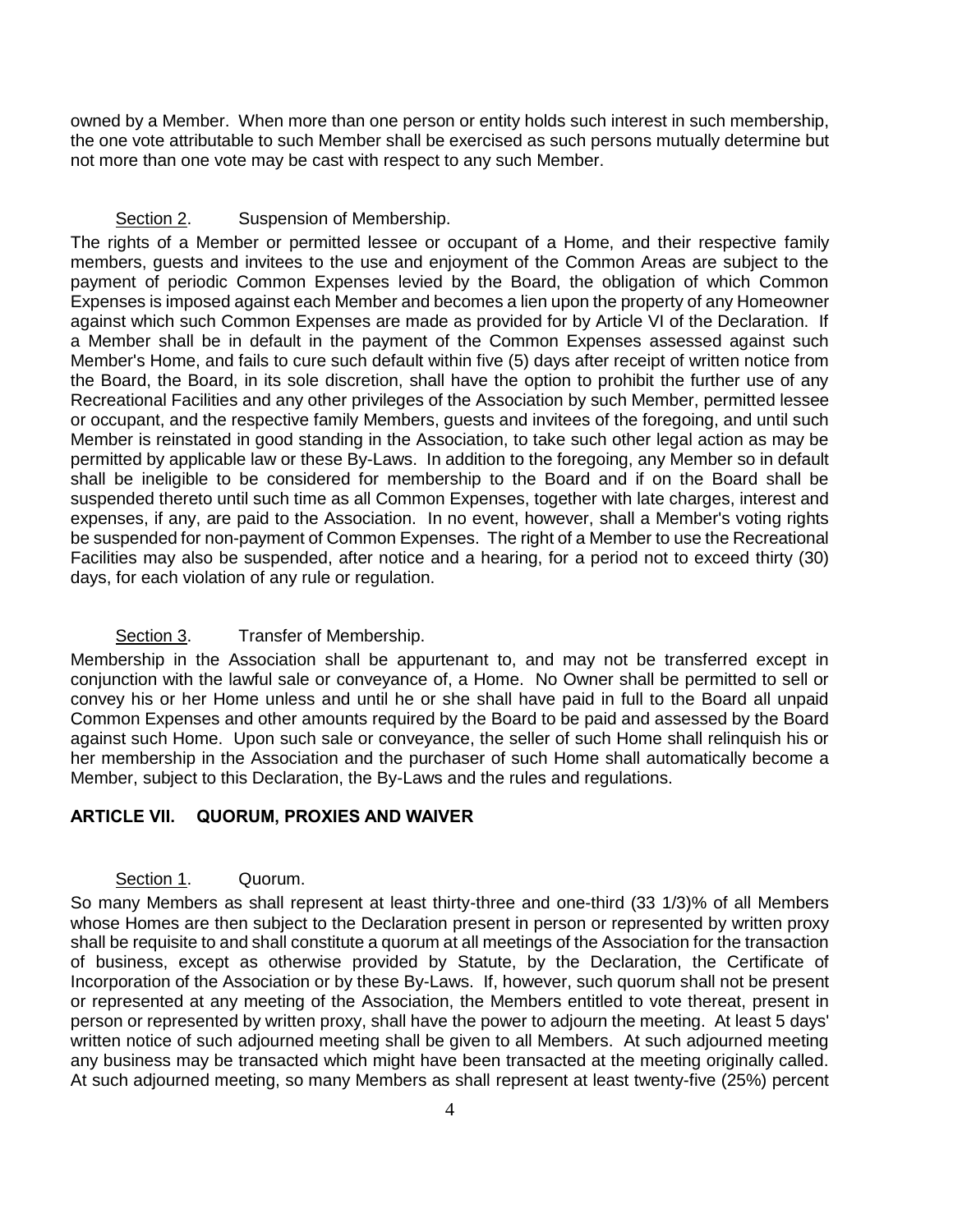of all Members whose Homes are then subject to the Declaration shall constitute a quorum. If, however, such reduced quorum shall not be present or represented at such adjourned meeting of the Association, the Members entitled to vote thereat, present in person or represented by written proxy, shall have the power to adjourn the meeting and such adjourned meeting shall require at least twenty (20%) percent of all Members whose Homes are then subject to the Declaration. At least 5 days' written notice of such adjourned meeting shall be given to all Members.

### Section 2. Vote Required to Transact Business.

When a quorum is present at any meeting, the vote of a majority of the Members present in person or represented by written proxy shall decide any question brought before such meeting and such vote shall be binding upon all Members, unless the question is one upon which by express provision of the Statute, Declaration, Certificate of Incorporation or of these By-Laws, a different vote is required, in which case such express provisions shall govern and control the decision of such question.

### Section 3. Right to Vote.

Members shall be entitled to vote either in person or by proxy at any meeting of the Association. Any such proxy shall only be valid for such meeting or subsequent adjourned meetings thereof.

### Section 4. Number of Votes.

Each member shall be entitled to one (1) vote irrespective of the number of Homes owned by such Member.

### Section 5. Proxies.

All proxies shall be in writing signed by the owner, and shall be filed with the Secretary prior to the meeting at which the same are to be used. A notation of such proxies shall be made in the minutes of the meeting.

#### Section 6. Waiver and Consent.

Wherever the vote of the membership at a meeting is required or permitted by Statute or by any provision of the Declaration, Certificate of Incorporation or by these By-Laws to be taken in connection with any action of the Association, the meeting and vote of the membership may be dispensed with if all Members who would have been entitled to vote upon the action if such meeting were held, shall consent in writing to such action being taken.

### Section 7. Place of Meeting.

Meetings shall be held at any suitable place convenient to the Members as may be designated by the Board of Directors and designated in the notices of such meetings.

#### Section 8. Annual Meetings.

The annual meeting of the membership of the Association shall be held on such date as is fixed by the Board of Directors but at least on an annual basis. At such meetings there shall be elected by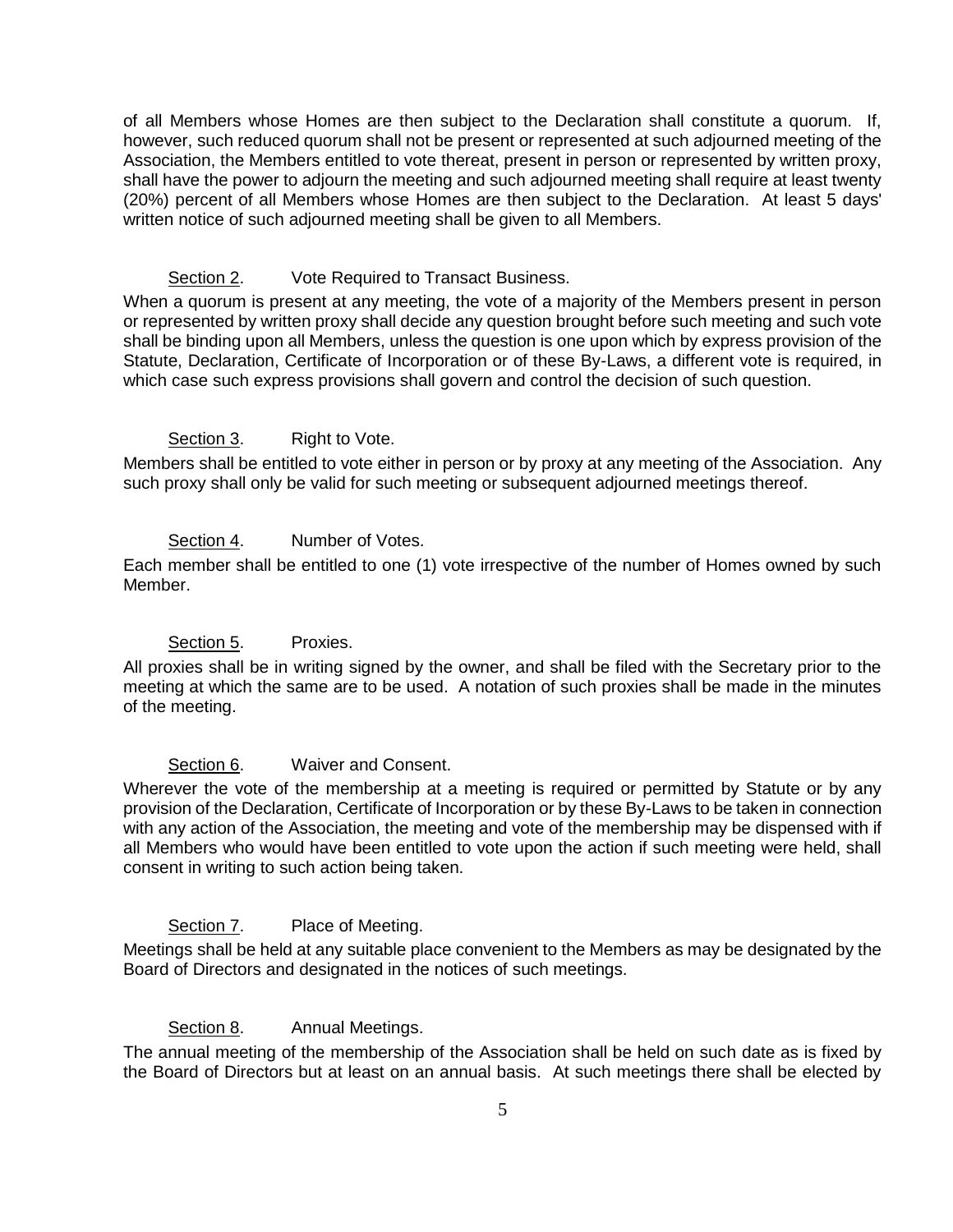ballot of the membership a Board of Directors in accordance with the requirements of Article VIII of these By-Laws. The Members may also transact such other business as may properly come before the meeting.

# Section 9. Special Meetings.

It shall be the duty of the President to call a special meeting of the Association, if so directed by the Board of Directors, or upon the presentation to the Secretary of a petition signed by a majority of the Members.

# Section 10. Notice of Meetings.

It shall be the duty of the Secretary to mail a notice of each annual or special meeting, stating the purpose thereof as well as the time and place where it is to be held, to each Member at least ten but not more than thirty days prior to such meeting. The mailing of a notice in the manner provided in these By-Laws shall be considered notice served.

# Section 11. Order of Business.

The order of business at all meetings shall be as follows:

- (a) Roll call
- (b) Proof of notice of meeting or waiver of notice
- (c) Reading of minutes of preceding meeting
- (d) Report of officers
- (e) Report of committees
- (f) Appointment of inspectors of election (in the event there is an election)
- (g) Election of Directors (in the event there is an election)
- (h) Unfinished business
- (i) New business

### **ARCICLE VIII. BOARD OF DIRECTORS**

### Section 1. Number and term.

The number of Directors which shall constitute the whole Board shall be five (5) and shall serve for two (2) year terms and until their successors have been duly elected and qualified. All Directors must be either Members of the Association or immediate family members residing in the Member's Home. As required by law, each Director shall be at least nineteen years of age. In no event shall any Member be eligible for election to the Board if such Member is then in default, beyond any applicable grace period, in the payment of Common Expenses or any other amounts required by the Board to be paid.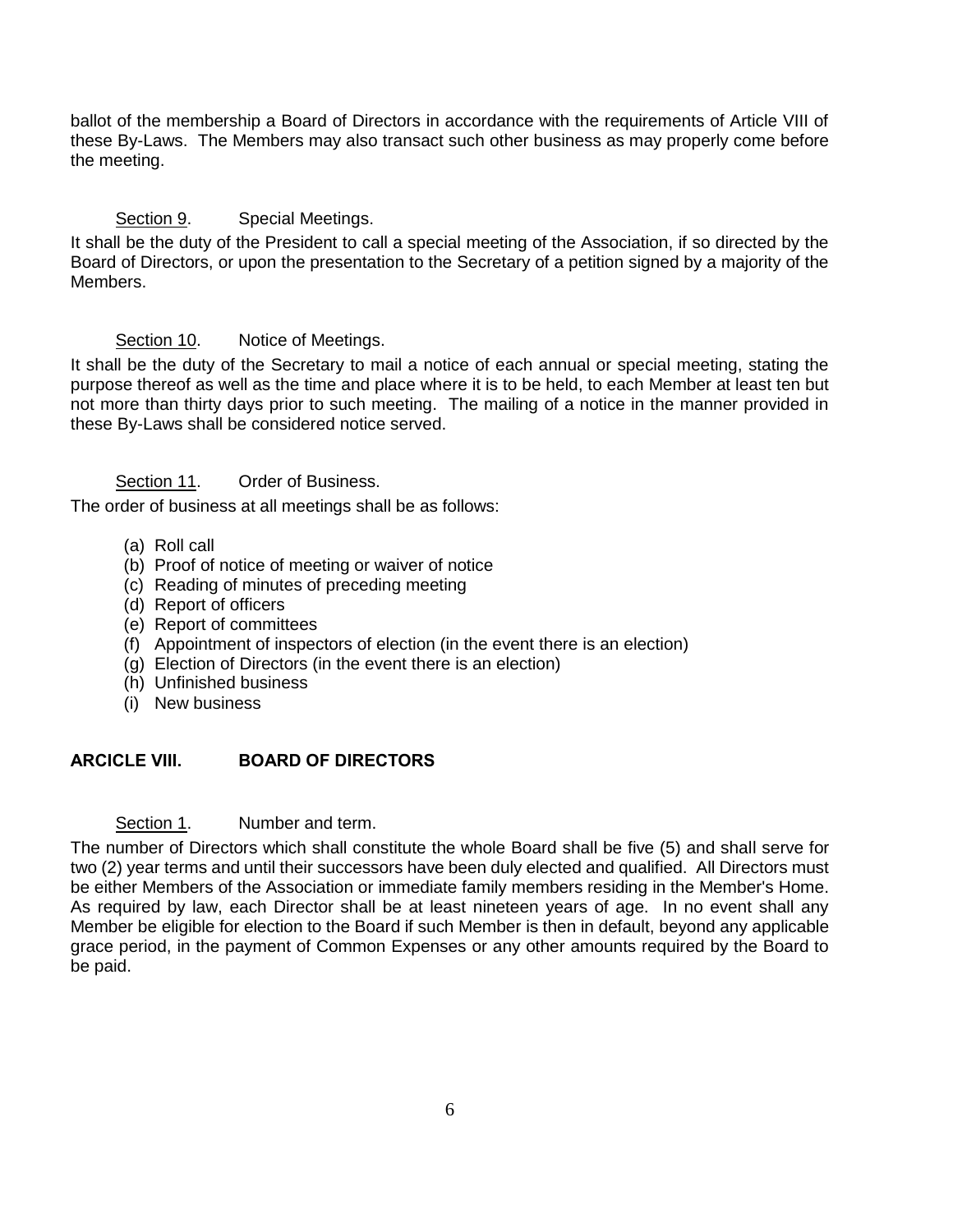#### Section 2. Vacancy and Replacement.

If the office of any Director becomes vacant by reasons of death, resignation, retirement, disqualification, removal from office or otherwise, a majority of the remaining Directors, though less than a quorum, at a special meeting of Directors duly called for this purpose, shall choose a successor, who shall hold office for the unexpired term in respect of which such vacancy occurred and until a successor is duly elected and qualified.

#### Section 3. Removal.

Directors may be removed for cause by an affirmative vote of fifty-one (51%) (66-2/3%) percent of the Members. No Director shall continue to serve on the Board if, during his term of office, he shall cease to be a Member.

#### **Section 4. Powers.**

(a) The property and business of the Association shall be managed by its Board of Directors, which may exercise all such powers of the Association and do all such lawful acts and things as are not by Statute, Declaration, Certificate of Incorporation or by these By-Laws, directed or required to be exercised or done by the Members or Homeowners personally. These powers shall specifically include, but not be limited to the following items:

> 1. To determine and levy monthly assessments ("Common Expenses") to cover the cost of operating and maintaining the Common Areas and other maintenance requirements of the Association payable in advance. The Board of Directors may increase the monthly Common Expenses or vote a special assessment in excess of that amount, if required, to meet any additional necessary expenses.

> 2. To collect, use and expend the Common Expenses collected to maintain, care for and preserve the Common subject to Article 12 Section 3(b) on The Properties and other maintenance requirements of the Association.

> 3. To make repairs, restore or alter the Common Areas after damage or destruction by fire or other casualty or as a result of condemnation or eminent domain proceedings.

> 4. To open bank accounts and borrow money on behalf of the Association and to designate the signatories to such bank accounts.

> 5. To collect delinquent Common Expenses by suit or otherwise, to abate nuisances and to enjoin or seek damages from Members for violations of the house rules or rules and regulations herein referred to.

> 6. To make reasonable rules and regulations and to amend the same from time to time. Such rules and regulations and amendments thereto shall be binding upon the Members when the Board has approved them in writing and delivered a copy of such rules and all amendments to each Member. Such rules and regulations may without limiting the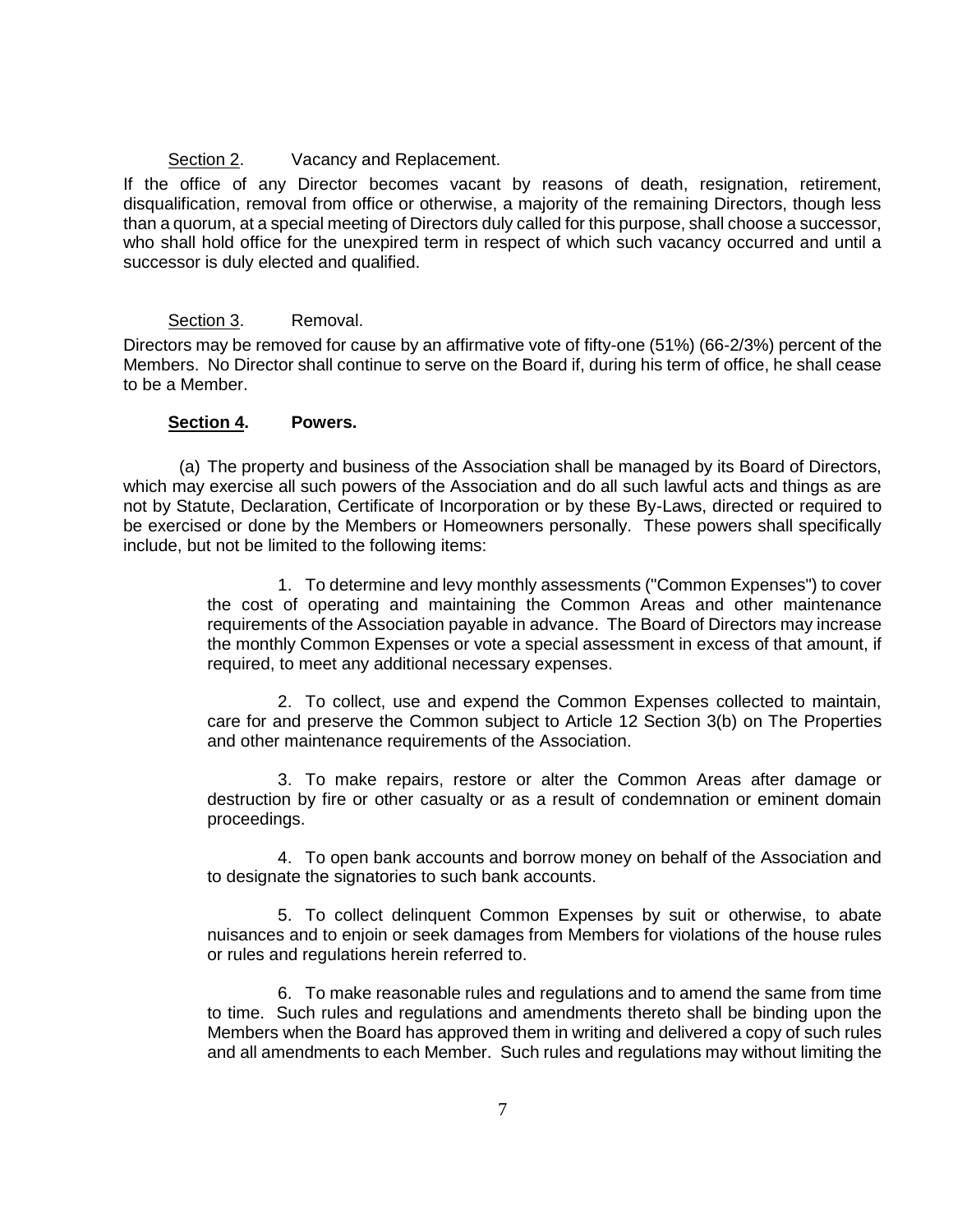foregoing, include reasonable limitations on the use of the Common Areas by guests of the Members as well as reasonable admission and other fees for such use.

7. To impose fines or penalties upon any Member who violates the Declaration its rules and regulations or By-Laws. Any Member fined or penalized by the Association for a violation of its Declaration, By-Laws or any of its rules, regulations shall be entitled to receive written notice by registered mail of such action. The written notice shall contain the following statements:

> i. A copy of the portion of the Declaration, By-Laws or rule or regulation the Member has violated and a description of the manner in which the Member violated the same.

ii. The amount of the fine or penalty.

iii. A time and place at which the Member shall be given the opportunity to present a defense before final action is taken.

8. To employ workmen, contractors and supervisory personnel, and to purchase supplies and equipment, to enter into contracts to provide maintenance, refuse removal and other services, and generally to have the power of Directors in connection with the matters hereinabove set forth.

9. To bring and defend actions by or against one or more Members, any of their occupants and lessees, pertinent to the operation of the Association and to assess special assessments to pay the cost of such litigation.

10. To hire a Managing Agent to perform and exercise the powers of the Board of Directors in the management of the Development.

11. To execute, acknowledge and deliver (i) any declaration or other instrument affecting The Properties, which the Board deems necessary or appropriate to comply with any law, ordinance, regulation, zoning resolution or requirement of any public authority, applicable to the occupancy, maintenance, demolition, construction, alteration, repair or restoration of The Properties (ii) any consent, covenant, restriction, easement or declaration, or any amendment thereto, affecting The Properties which the Board deems necessary or appropriate.

12. To obtain and review insurance for the Association.

(b) The Board of Directors may, by resolution or resolutions, passed by a majority of the whole Board, designate one or more committees, in addition to any committee required by these By-Laws, each of such committees to consist of at least three (3) Members, one of whom shall be a Director, which, to the extent provided in said resolution or resolutions, shall have and may exercise the powers of the Board of Directors in the management of the business and affairs of the Association and may have power to sign all papers which may be required, provided the said resolution or resolutions shall specifically so provide. Such committee or committees shall have such name or names as may be determined from time to time by resolution adopted by the Board of Directors. Committees established by resolution of the Board of Directors shall keep regular minutes of their proceedings and shall report the same to the Board as required.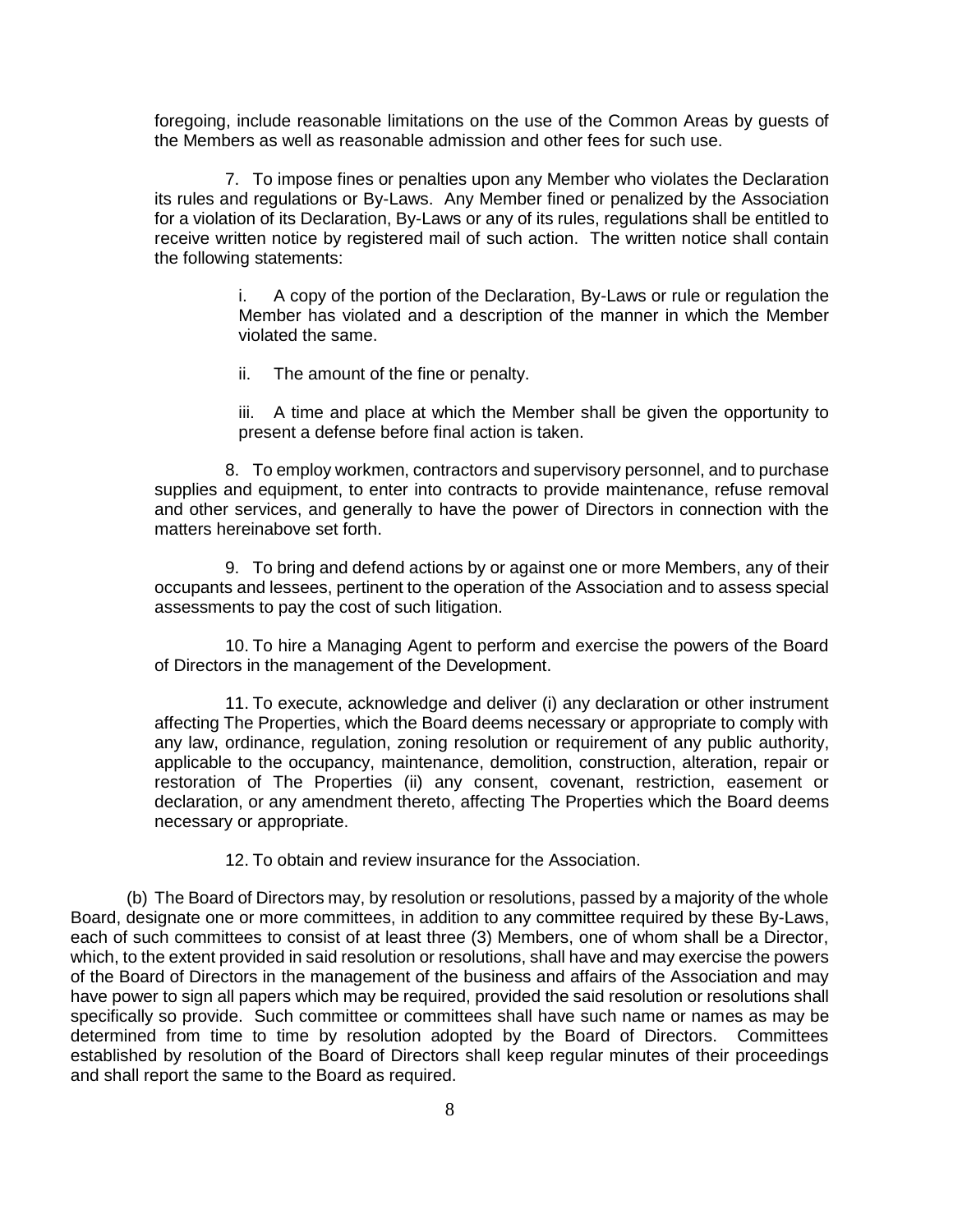(c)

Section 5. Compensation.

Directors and officers, as such, shall receive no compensation for their services.

### **Section 6. Meetings.**

(a) The first meeting of each Board newly elected by the Members shall be held immediately upon adjournment of the meeting at which they were elected, provided a quorum shall then be present, or as soon thereafter as may be practicable. The annual meeting of the Board of Directors shall be held at the same place as the annual meeting of Association Members and immediately after the adjournment of same, at which time the dates, places and times of regularly scheduled meetings of the Board shall be set.

(b) Regularly scheduled meetings of the Board may be held without special notice.

(c) Special meetings of the Board may be called by the President on two (2) days' notice to each Director either personally or by mail or email. Special meetings shall be called by the President or Secretary in a like manner and on like notice on the written request of at least two (2) Directors.

(d) At all meetings of the Board, a majority of the Directors shall be necessary and sufficient to constitute a quorum for the transaction of business, and an act of a majority of the Directors present at any meetings at which there is a quorum shall be the act of the Board of Directors, except as may be otherwise specifically provided by Statute or by the Declaration or by these By-Laws. If a quorum shall not be present at any meeting of Directors, the Directors present thereat may adjourn the meeting from time to time, without notice other than announcement at the meeting until a quorum shall be present.

(e) Before or at any meeting of the Board of Directors, any Director may, in writing, waive notice of such meeting and such waiver shall be deemed equivalent to the giving of such notice. Attendance by a Director at any meeting of the Board shall be a waiver of notice by him of the time and place thereof. If all the Directors are present at any meeting of the Board, no notice shall be required and any business may be transacted at such meeting.

(f) Members of the Board may participate in a meeting by means of a conference telephone call or similar communications equipment by means of which all persons participating in such meeting can hear each other and such participation shall constitute presence at such meeting.

### Section 7. Annual Statement.

The Board of Directors shall furnish to all Members and shall present annually (at the annual meeting) and when called for by a vote of the Members at any special meeting of the Members, a full and clear statement of the business conditions and affairs of the Association, including a balance sheet and profit and loss statement verified by an independent public accountant and a statement regarding any taxable income attributable to the Members and a notice of the holding of the annual meeting of Association members.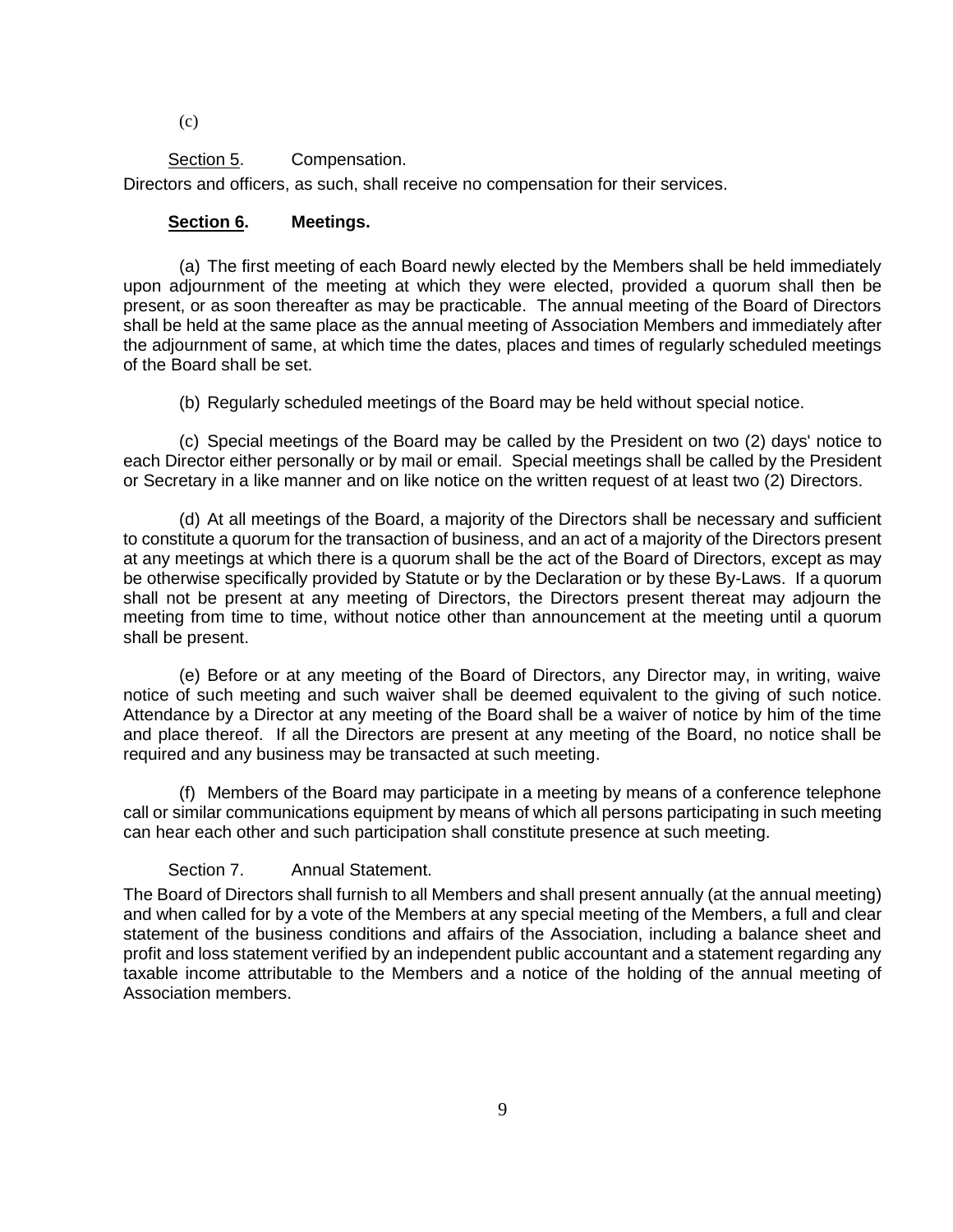### Section 8. Fidelity Bonds.

The Board of Directors shall require that all officers and employees of the Association handling or responsible for Association funds shall furnish adequate fidelity bonds. The premiums on such bonds shall be a Common Expense of the Association.

# **ARTICLE IX. OFFICERS**

# Section 1. Elective Officers.

The officers of the Association shall be chosen by the Board and shall consist of a President, a Vice President, a Secretary and a Treasurer. The Board of Directors may also choose one or more Assistant Secretaries and Assistant Treasurers and such other officers as in their judgment may be necessary. All officers must be either members of the Board of Directors or Members of the Association. Two or more offices may not be held by the same person.

### Section 2. Election.

The Board of Directors, at its first meeting after each annual meeting of Association Members, shall elect a President, a Vice President, a Secretary and a Treasurer. Only the President must be a member of the Board.

# Section 3. Appointive Officers.

The Board may appoint such other officers and agents as it shall deem necessary who shall hold their offices for such terms and shall exercise such powers and perform such duties as shall be determined from time to time by the Board.

# Section 4. Term.

The officers shall hold office for a period of one year or until their successors are chosen and qualify in their stead. Any officer elected or appointed by the Board of Directors may be removed with or without cause, at any time, by the affirmative vote of a majority of the Board of Directors, provided prior notice was given to all Board members that this item was on the agenda for such meeting. If the office of any officer becomes vacant for any reason, the vacancy shall be filled by the Board of Directors.

### Section 5. The President.

The President shall be the chief executive officer of the Association, shall preside at all meetings of the Association Members and the Board of Directors, shall be an ex-officio member of all standing committees, shall have general and active management of the business of the Association, shall see that all orders and resolutions of the Board are carried into effect and shall have such other powers and duties as are usually vested in the office of President of a corporation organized under the Notfor-Profit Corporation Law of the State of New York.

# Section 6. The Vice President.

The Vice President shall take the place of the President and perform those duties whenever the President shall be absent or unable to act and shall have such other powers and duties as are usually vested in the office of Vice President of a corporation organized under the Not-for-Profit Corporation Law of the State of New York.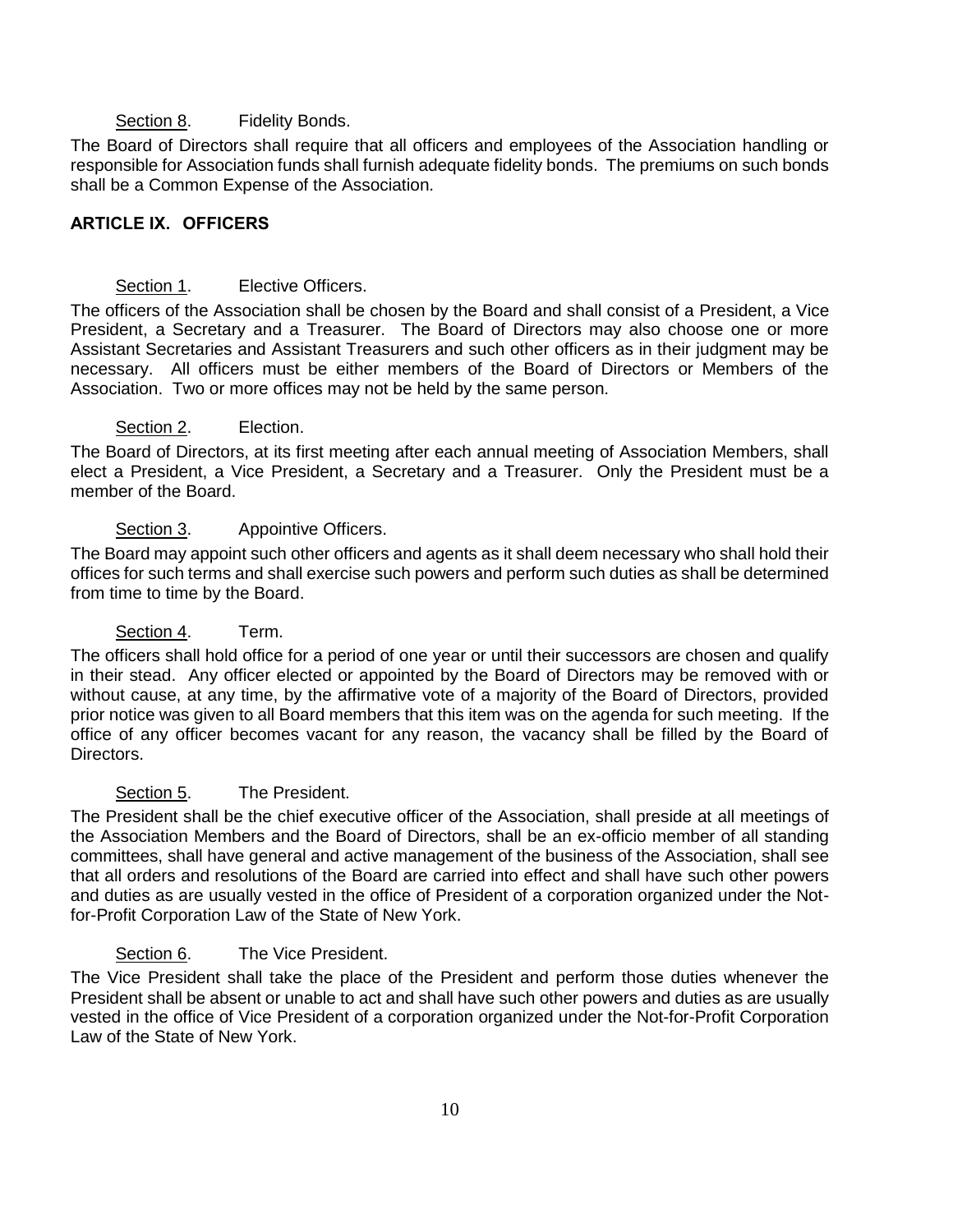### Section 7. The Secretary.

The Secretary and/or Assistant Secretary shall attend all sessions of the Board and all meetings of Association Members and record all votes and the minutes of all proceedings in a book to be kept for that purpose and shall perform like duties for the standing committees when required. The Secretary shall give, or cause to be given, notice of all meetings of Association Members and special meetings of the Board of Directors, and shall perform such other duties as may be prescribed by the Board of Directors or by the President, under whose supervision The Secretary shall be.

### Section 8. The Treasurer.

The Treasurer shall have the custody of the Association funds and securities and shall keep full and accurate chronological accounts of receipts and disbursements in books belonging to the Association including the vouchers for such disbursements, and shall deposit all monies, and other valuable effects in the name and to the credit of the Association in such depositories as may be designated by the Board of Directors. These duties may also be exercised by the Managing Agent, if any. However, such Managing Agent shall not replace the Treasurer.

The Treasurer shall disburse the funds of the Association as may be ordered by the Board, making proper vouchers for such disbursements and shall render to the President and Directors, at the regular meeting of the Board or whenever they may require it, an account of all transactions as Treasurer, and of the financial condition of the Association.

The Treasurer shall keep detailed financial records and books of account of the Association, including a separate account for each Member, which among other things, shall contain the amount of such assessment, the date when due, the amount paid thereon and the balance remaining unpaid.

#### Section 9. Agreements, etc.

All agreements and other instruments shall be executed by the President or such other person as may be designated by the Board of Directors.

### **ARTICLE X. NOTICES**

#### **Section 1. Definitions.**

Whenever under the provisions of the Declaration or of these By-Laws, notice is required to be given to the Board of Directors or to any Director or Association Member, it shall not be construed to mean personal notice; but such notice may be given in writing, by email, by mail, by depositing the same in a post office or letter box in a postpaid sealed wrapper, addressed to the Board of Directors, such Director, or Member, at such address as appears on the books of the Association.

#### Section 2. Service of Notice Waiver.

Whenever any notice is required to be given under the provisions of the Declaration, or of these By-Laws, a waiver thereof, in writing, signed by the person or persons entitled to such notice, whether before or after the time stated therein, shall be deemed the equivalent thereof.

## **ARTICLE XI. COMMON EXPENSES**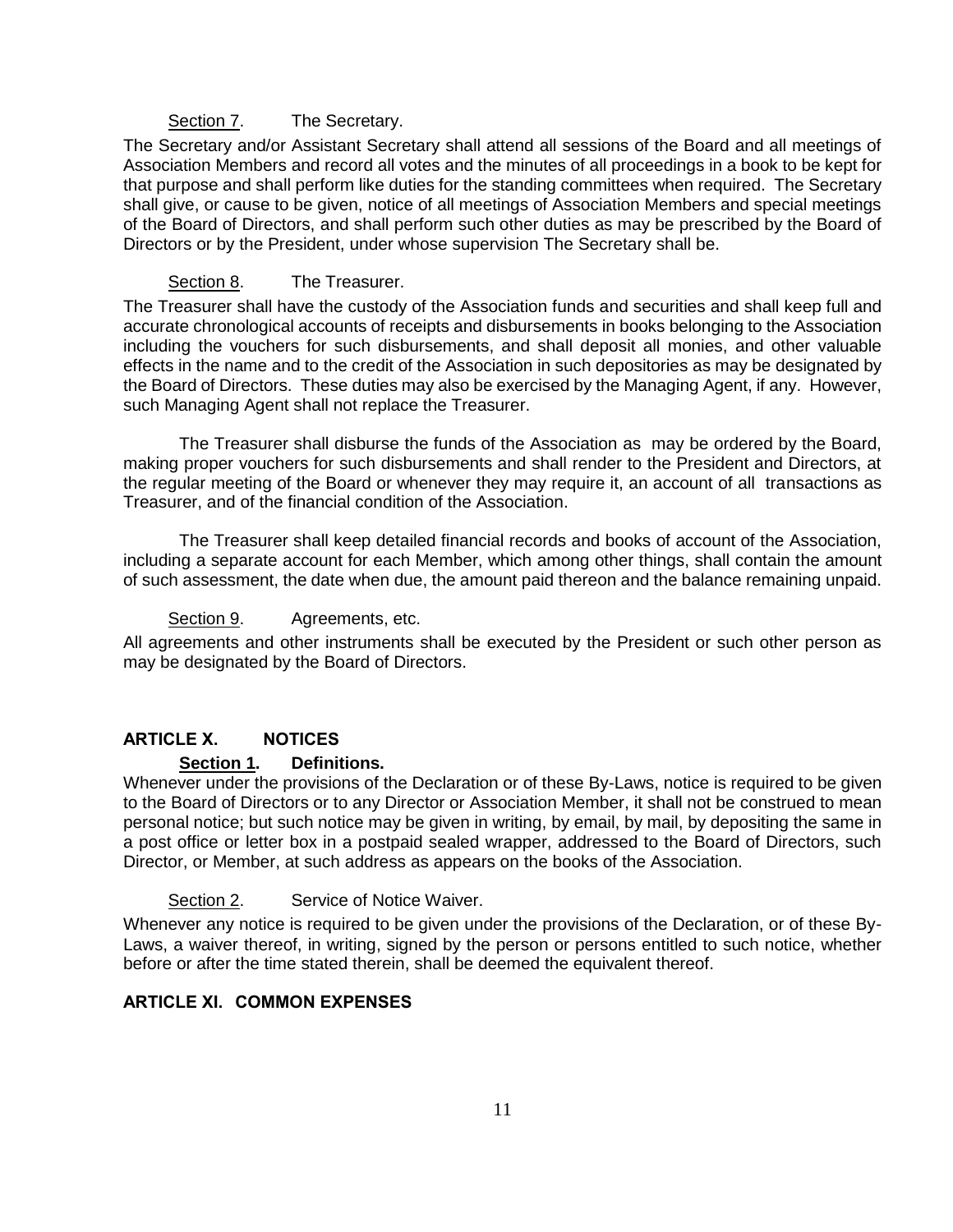Section 1. Creation of the Lien and Personal Obligation of Assessments.

The creation of the lien and personal obligation of Common Expenses is governed by Section 1 of Article VI of the Declaration.

# Section 2. Purpose of Common Expenses.

The purpose of Common Expenses is as specified in Section 2 of Article VI of the Declaration.

# Section 3. Basis of Common Expenses.

The basis of the Common Expenses is as specified in Section 3 of Article VI of the Declaration.

# Section 4. Date of Commencement of Common Expenses: Due Dates.

The date of commencement and the due dates of Common Expenses are as specified in Section 4 of Article VI of the Declaration.

Section 5. Effect of Non-Payment of Common Expenses: Remedies of the Association. The effect of non-payment of Common Expenses and the remedies of the Association shall be as specified in Section 5 of Article VI of the Declaration.

# Section 6. Subordination of Lien to Mortgages.

The lien of the assessments provided for herein shall be subordinated pursuant to the provisions of Section 5 of Article VI of the Declaration.

# Section 7. Checks.

All checks or demands for money and notes of the Association shall be signed by the President and Treasurer, or by such other officer or officers or such other person or persons as the Board of Directors may from time to time designate.

# Section 8. Operating Account.

There shall be established and maintained a cash deposit account to be known as the "Operating Account" into which shall be deposited the operating portion of all monthly and specific Common Expenses as fixed and determined for all Members. Disbursements from said account shall be for the general needs of the operation including, but not limited to, wages, repairs, betterments, maintenance and other operating expenses of the community.

### Section 9. Other Accounts.

The Board shall maintain any other accounts it shall deem necessary to carry out its purposes.

# **ARTICLE XII. INSURANCE**

# Section 1. Common Areas/Master Policy.

(a) The Board shall be required to obtain and maintain, to the extent obtainable and to the extent determined by the Board to be appropriate, the following insurance: (i) fire insurance with all risk extended coverage, vandalism and malicious mischief endorsements, insuring the insurable parties of the Common Areas, together with all service machinery contained therein and covering the interests of the Association, the Board and all Members, as their respective interests may appear, in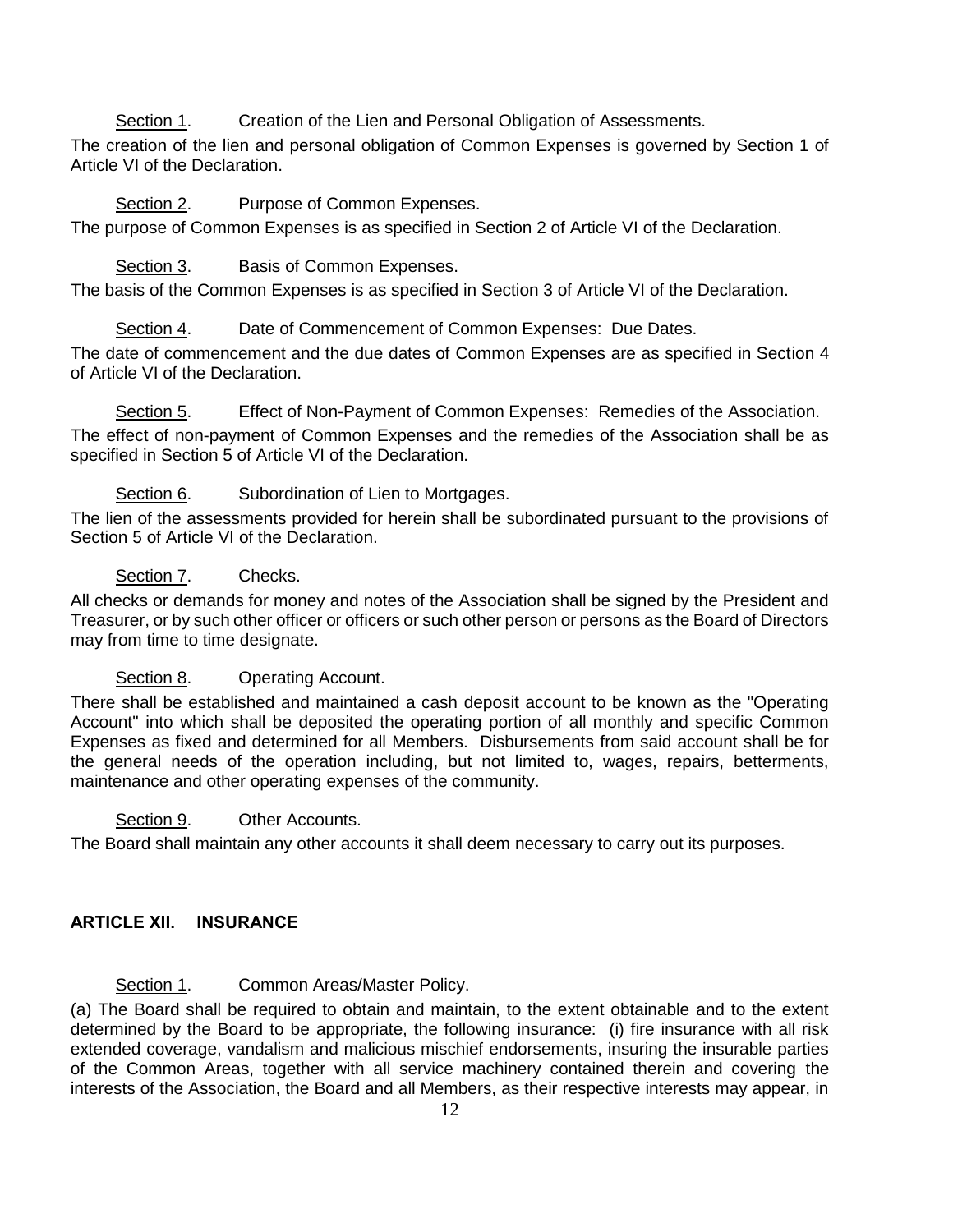an amount equal to the full replacement value of all Common Areas and appurtenances thereto (exclusive of any foundation and footings, if any), without deduction for depreciation; (ii) workers' compensation and New York State disability benefits insurance for any employees; (iii) fidelity insurance covering all officers, Board members, directors and employees of the Association and of the managing agent or agents who handle funds of the Associations; (iv) directors' and officers' errors and omissions insurance; and (v) such other insurance as the Board may determine. The premiums for all insurance referred to above and for the liability insurance referred to below shall be Common Expenses and shall be borne equally by the Members.

(b) The Board shall also be required to obtain and maintain, to the extent obtainable, comprehensive general liability insurance against claims for personal injury, death or property damage occurring upon, in or about the Common Areas and in such limits as the Board may from time to time determine, covering (i) the Board, any managing agent appointed by the Board, each Board Member and each Association Member and any lessee, occupant and family member. The Board shall also be required to obtain and maintain, on behalf of the Board, fidelity insurance covering the Board, the Managing Agent, if any, each Board member and each officer of the Association and each employee of the Association employed as such.

(c) Members shall not be prohibited from carrying other insurance for their own benefit, at their own expenses, and the Board shall not be prohibited from carrying additional insurance, provided that any such policies shall contain waivers of subrogation, and further provided that the liability of the carriers issuing insurance obtained by the Board shall not be affected or diminished by reason of any such additional insurance carried by any Member.

(d) The Board of Directors shall have the discretion of placing a Master Policy on all Homes located on the premises in lieu of each Home Owner securing their own. In such event the cost of such insurance shall be a Common Expense.

Section 2. Insurance Policies to be Carried by the Members.

In the event the Board of Directors does not secure a Master Policy then each Member shall be required to maintain the following insurance:

(a) Each Member will be required to maintain an "All Risk" property policy on his or her Home, with an insurance company acceptable to the Homeowners Association, in an amount equal to full replacement value of the Home (exclusive of any foundation and footing) without deducting for depreciation, which policy shall contain if available (i) waivers of subrogation of any defenses based upon co-insurance or other insurance or invalidity arising out of acts of the insured or a pro rata reduction of liability; (ii) shall name the Board of Directors or Association as an additional insured and (iii) a provision that such policy not be either canceled or substantially modified except upon at least thirty (30) days' prior written notice to all of the insured including the Association. Copies of these policies must be maintained with the Managing Agent, if any, or by the Board and shall be sent with proof of payment of premiums at least thirty (30) days prior to the expiration of the then current policies. Any repair or reconstruction of the exterior of any Home must be performed in a good and workmanlike manner and shall conform as nearly as possible to the original plans and specifications. The plans and specifications for repair or reconstruction to the exterior of any Home must be submitted to and approved in writing by the Board.

(b) Each Member will be required to maintain an individual liability policy, with an insurance company acceptable to the Homeowners Association, covering occurrences on his or her Home, including the Home constructed thereon. The policy must provide for coverage of the first \$300,000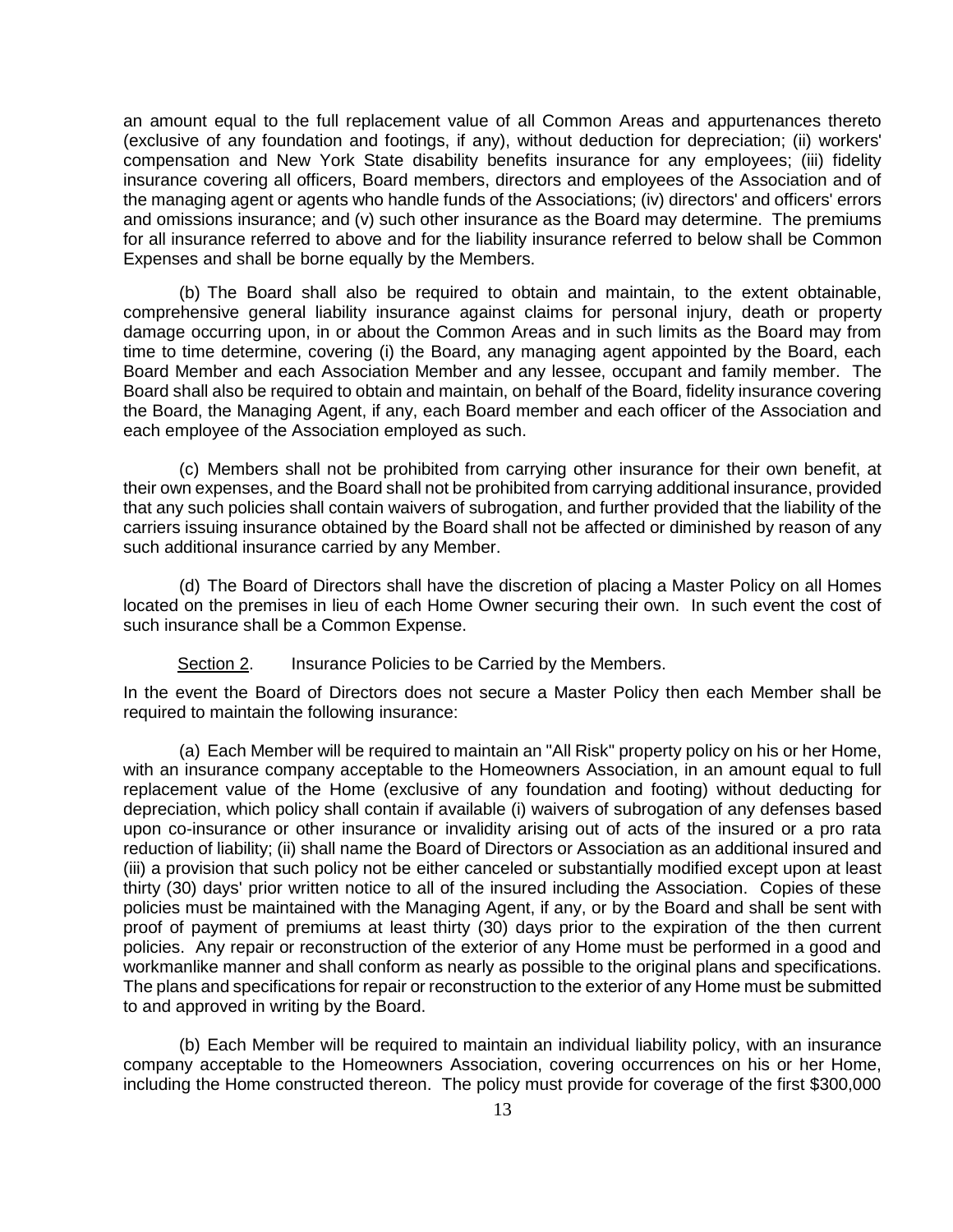of any judgment (or the first \$300,000 of a settlement in lieu of judgment) recovered against the Association as a result of an occurrence on the Owner's Home or such other amount as the Board shall from time to time determine and if possible must name the Association and the Managing Agent, if any as additional insured. Such policy shall also provide medical payment coverage in the amount of \$2,000. Additionally, if available without special premium the policy shall contain (i) waivers of subrogation of any defense based upon co-insurance or other insurance or invalidity arising out of acts of the insured or a pro rata reduction of liability and (ii) a provision that such policy may not be either canceled or substantially modified except upon at least thirty (30) days' prior written notice of all of the insured including the Association. Copies of these policies must be maintained with the Managing Agent, if any, or with the Board and must be sent with proof of payment or premiums at least thirty (30) days prior to the expiration of the then current policies. Each such policy must provide for at least thirty (30) days written notice to the Managing Agent and the Board before the policy may be canceled.

(c) Adequate Insurance Not Obtained. If the insurance provided under this Section has not otherwise been adequately obtained by each Homeowner, as determined by the Board of Directors, then the Board may obtain such insurance coverage. Such insurance shall be sufficient to cover the full replacement cost or necessary repair or reconstruction work. The purpose of such insurance will be to protect, preserve and provide for the continued maintenance and support of separately owned Homes which shall include common Party Walls, connected exterior roofs and other parts of the overall structure. Insurance obtained by the Board of Directors shall be written in the name of the Association as Trustee for the benefit of each Homeowner. Premiums for insurance obtained by the Board of Directors, as provided hereinabove, shall not be a part of the Association Common Expenses but shall be an individual assessment payable in accordance with the provisions of Article VI of this Declaration.

#### Section 3. Repair or Reconstruction after Fire or Other Casualty.

(a) Common Area. In the event that the Common Area or any part thereof is damaged or destroyed by fire or other casualty, the Board will arrange for the prompt repair and restoration thereof and the Board, or the Insurance Trustee, as the case may be, shall disburse the proceeds of all insurance policies to the contractors engaged in such repair and restoration in appropriate progress payments. If the insurance proceeds are less than sufficient to cover, or exceed, the cost of repairs and restoration, the deficit or surplus, as the case may be, will be borne equally by all Homeowners as an Association Common Expense or shared equally by all Homeowners, except that the amount of any surplus payable to any Homeowner pursuant to this Section 3 shall be lessened by the amount of any unpaid Common Expense against such Homeowner.

(b) Homeowner. If no cleanup, repair or rebuilding has been contracted for, or otherwise substantially started by the Homeowner, with the cooperation of the Board within thirty (30) days of the receipt of the insurance proceeds, the Board of Directors shall have the right but not the obligation to initiate the clean up, repair or rebuilding of the damaged or destroyed portions of the structure and/or exterior of the Home, in a good and workmanlike manner in conformance with the original plans and specifications. The Board of Directors may advertise for sealed bids from any licensed contractors and may then negotiate with said contractors. The contractor or contractors selected to perform the work shall provide full performance and payment bonds for such repair or rebuilding. In the event the insurance proceeds are insufficient to fully pay the costs of repairing and/or rebuilding the damaged or destroyed portions in a good and workmanlike manner, the Board of Directors may levy special assessment against the Homeowner in whatever amount sufficient to make up the deficiency. Until such time as the special assessment is paid, the Board of Directors may borrow funds or impose a special assessment against the Association Members to pay for such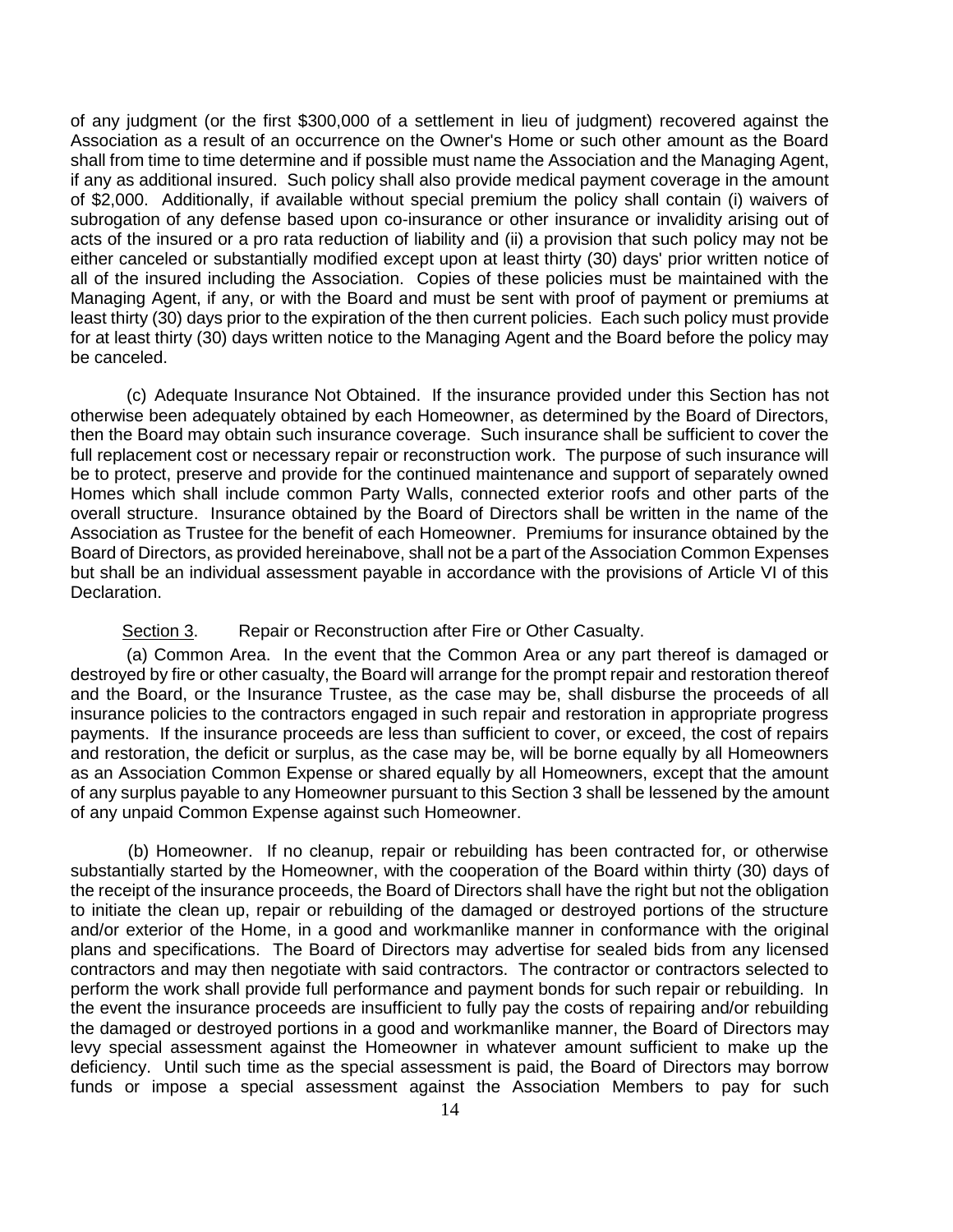reconstruction and cleanup. The cost of such borrowing including interest, legal fees, etc., shall be paid by the Owner. If the insurance proceeds exceed the cost of repairing and/or rebuilding, such excess shall be paid over to the respective Homeowner and/or Homeowner's mortgagee in such portions as shall be independently determined by those parties. The Board of Directors shall have the right to enter in and on the Homeowners Lot or home to effectuate necessary repairs.

#### **ARTICLE XIII. AMENDMENTS**

Except as otherwise provided, these By-Laws may be altered, amended or added to at any duly called meeting of Association Members provided: (1) that the notice of the meeting shall contain a full statement of the proposed amendment and (2) that the amendment shall be approved by vote of at least fifty-one (51) percent of the total Members whose Homes are then subject to the Declaration. No amendment, however, shall affect or impair the validity or priority of the Members' interests and the interests of holders of a mortgage encumbering a Member's Home.

#### **ARTICLE XIV. SELLING, LEASING AND GIFTS OF HOMES**

Section 1. Selling and Leasing Homes.

Any Home may be conveyed or leased by a Member free of any restrictions except as provided in Article XII of the Declaration as to any Lease and except that no Member shall convey, mortgage, pledge, hypothecate, sell or lease his Home unless and until all violations against the Home are removed and all unpaid Common Expenses assessed against the Home shall have been paid as directed by the Board of Directors. Such unpaid Common Expenses, however, may be paid out of the proceeds from the sale of a Home, or by the Grantee. Any sale or lease of a Home in violation of this section or the applicable Article of the Declaration shall be voidable at the election of the Board of Directors. Upon the written request of a Member or mortgagee, the Board or its designee shall furnish a written statement of the status of any violation and the unpaid charges due from such Member which shall be conclusive evidence of the payment of amounts assessed prior to the date of the statement. A reasonable charge may be made by the Board for the issuance of such statements.

The provisions of this Section as they apply to unpaid Common Expenses shall not apply to the acquisition of a Home by a mortgagee who shall acquire title to such Home by foreclosure or by deed in lieu of foreclosure. In such event the unpaid Common Expenses against the Home which were assessed and became due prior to the acquisition of title to such Home by such mortgagee shall be deemed waived by the Association and shall be charged to all other Members of the Association as a Common Expense. Such provisions shall, however, apply to any Common Expenses which are addressed and become due after the acquisition of title to such Home by the mortgagee and to any purchaser from such mortgagee.

Whenever the term "Home" is referred to in this Section, it shall include the Home, the Member's interest in the Association and the Member's interest in any Homes acquired by the Association.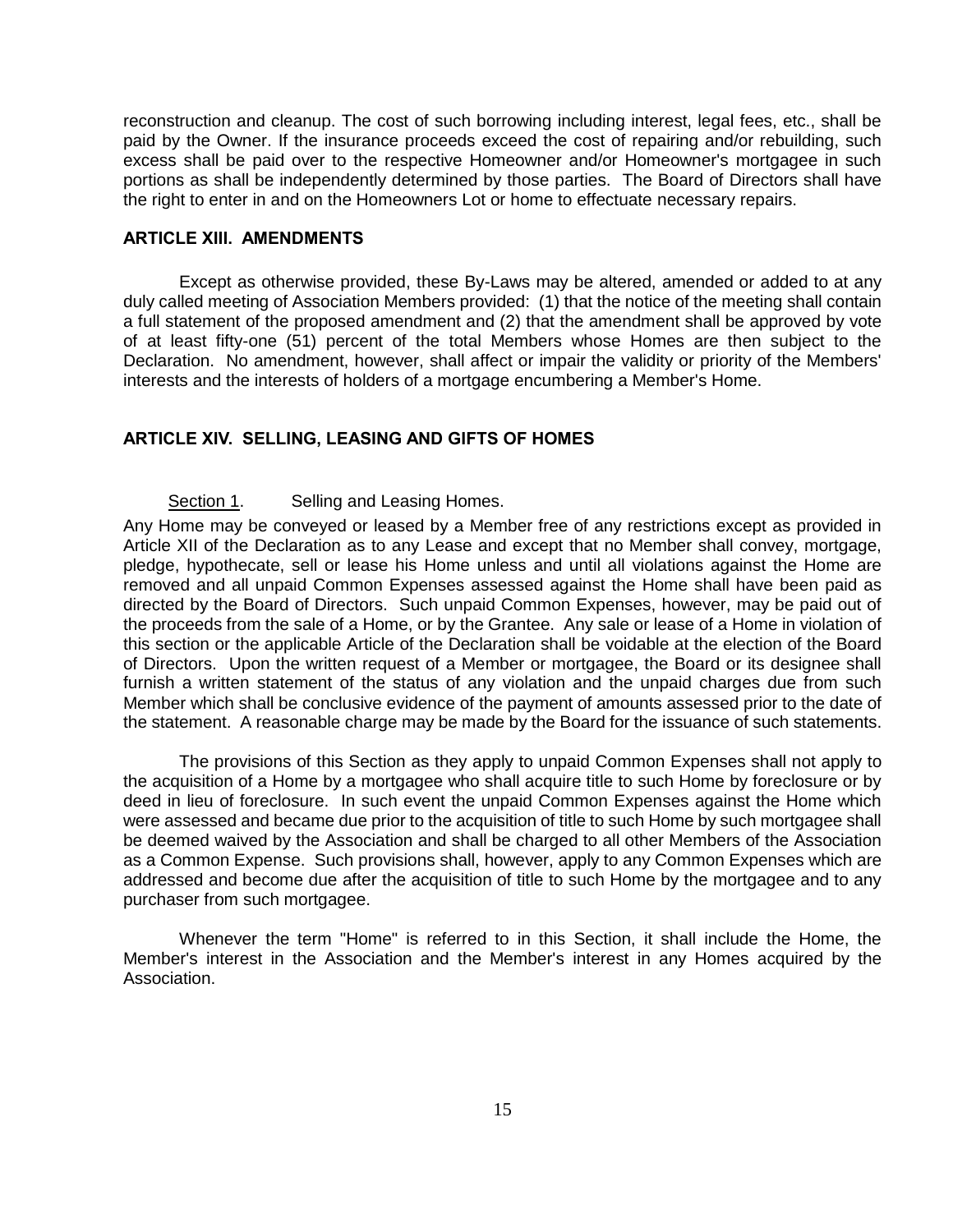#### Section 2. Gifts, etc.

Any Member may convey or transfer his Home by gift during his lifetime or devise his Home by will or pass the same by intestacy without restriction except as may be permitted regarding occupancy requirements as provided in Article XIII of the Declaration.

### **ARTICLE XV INDEMNIFICATION**

#### Section 1. Indemnification to Officers and Directors.

To the fullest extent allowed by law, the Association shall indemnify any person, made a party to an action by or in the right of the Association to procure a judgment in its favor by reason of the fact that he, his testator or, intestate, is or was or has agreed to become a Director or Officer of the Association, against the reasonable expenses, including attorneys' fees, actually and necessarily incurred by him in connection with the defense of such action, or in connection with an appeal therein, except in relation to matters as to which such Director or Officer is adjudged to have breached his duty to the Association, as such duty is defined in Section 717 of the Not-For-Profit Corporation Law. To the extent allowed by law, the Association shall also indemnify any person, made, or threatened to be made, a party to an action or proceeding other than one by or in the right of the Association to procure a judgment in its favor, whether civil or criminal, including an action by or in the right of any other corporation, domestic or foreign, which he served in any capacity at the request of the Association by reason of the fact that he, his testator or intestate was a Director or Officer of the Association or served it in any capacity against judgment, fines, amounts paid in settlement, and reasonable attorneys' fees actually and necessarily incurred as a result of such action or proceeding, or any appeal therein, if such Director or Officer acted, in good faith, for a purpose which he reasonably believed to be in the best interests of the Association and, in criminal actions or proceedings, in addition, had no reasonable cause to believe that his conduct was unlawful.

### Section 2. Indemnification to Employees and Agents.

The Association may, to the extent authorized from time to time by the Board or by a committee comprised of members of the Board, provide indemnification to employees or agents of the Association who are not Officers or Directors of the Association with such scope and effect as determined by the Board, or such committee.

#### Section 3. Indemnification to Others.

The Association may indemnify any person to whom the Association is permitted by applicable law to provide indemnification or the advancement of expenses, whether pursuant to rights granted pursuant to, or provided by, the New York Not-For-Profit Corporation Law or other rights created by (i) a resolution of the Members, (ii) a resolution of Directors, or (iii) an agreement providing for such indemnification, it being expressly intended that these By-Laws authorize the creation of other rights in any such manner.

### Section 4. Other Rights.

The right to be indemnified and to the reimbursement or advancement of expenses incurred in defending a proceeding in advance of its final disposition authorized by this Article XV shall not be exclusive of nor limit any other right which any person may have or hereafter acquire under any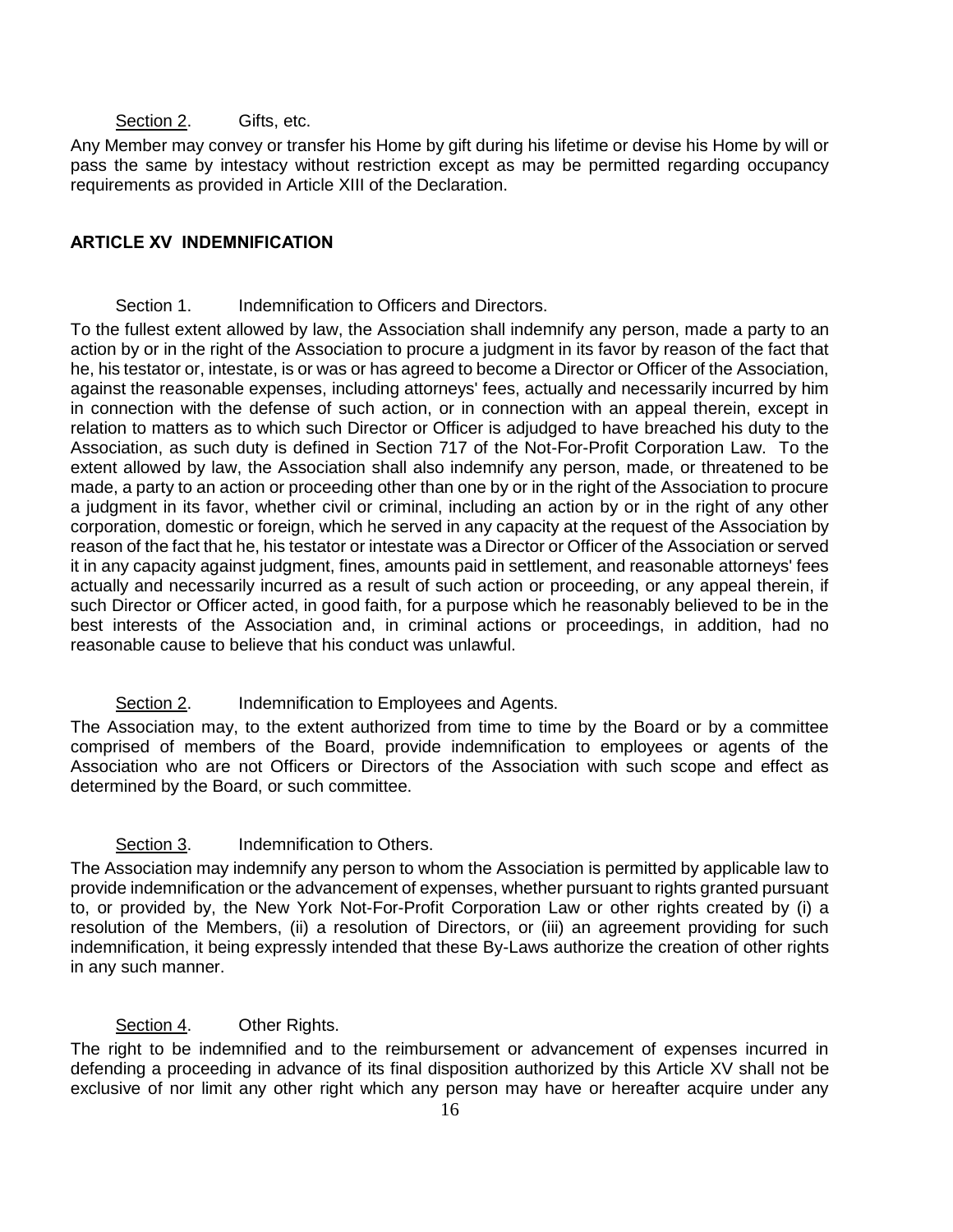statute, provision of the Certificate of Incorporation, By-Laws, agreement, vote of Members or disinterested Directors or otherwise.

Nothing contained in this provision shall limit any right to indemnification to which any Director or any Officer may be entitled to contract or under any law now or hereinafter enacted.

#### **ARTICLE XVI. GENERAL PROVISIONS**

#### Section 1. Fiscal Year.

The fiscal year of the Association shall be fixed by resolution of the Board of Directors and unless otherwise specified shall be based on the calendar year.

#### Section 2. Seal.

The Association seal shall have inscribed thereon the name of the Association and the year of its incorporation under the laws of the State of New York. The seal may be used by causing it or a facsimile thereof to be impressed or affixed or in any manner reproduced.

#### Section 3. Architectural Control.

No building, deck, patio, fence, wall, statuary or other structure, or change in landscaping, or color of exterior façade shall be commenced, erected, replaced, repaired or maintained upon The Properties, nor shall any exterior addition to, or change or alteration thereto, be made until the plans and specifications showing the nature, kind, shape, height, materials, color and locations of the same shall have been submitted to, and approved in writing as to harmony of external design and location, in relation to surrounding structures and topography by the Board of the Association, or by an architectural committee composed of three or more representatives appointed by the Board. A twothirds majority of a quorum of the Board or Architectural Committee shall be required for approval of any addition, change, or alteration.

The make-up and procedures applicable to an Architectural Committee is as follows:

- (1) Members of Architectural Committee and Rights of Appointment. The Architectural Committee shall consist of three (3) members; provided, however that such number may be increased or decreased by resolution of the Board. The Board shall have the right to appoint and remove all members of the Architectural Committee. Architectural Committee members appointed by the Board shall serve for a term of one (1) year or until their respective successors are appointed.
- (2)
- (b) Plans and Specifications. The Architectural Committee may require such detail in plans and specifications submitted for its review as it deems proper, including, without limitation, floor plans, site plans, drainage plans, landscaping plans, elevation drawings and description or samples of exterior material and colors prepared by a licensed professional engineer or registered architect. Until receipt by the Architectural Committee of any required plans and specifications, the Architectural Committee may postpone review of any plan submitted for approval. Decision of the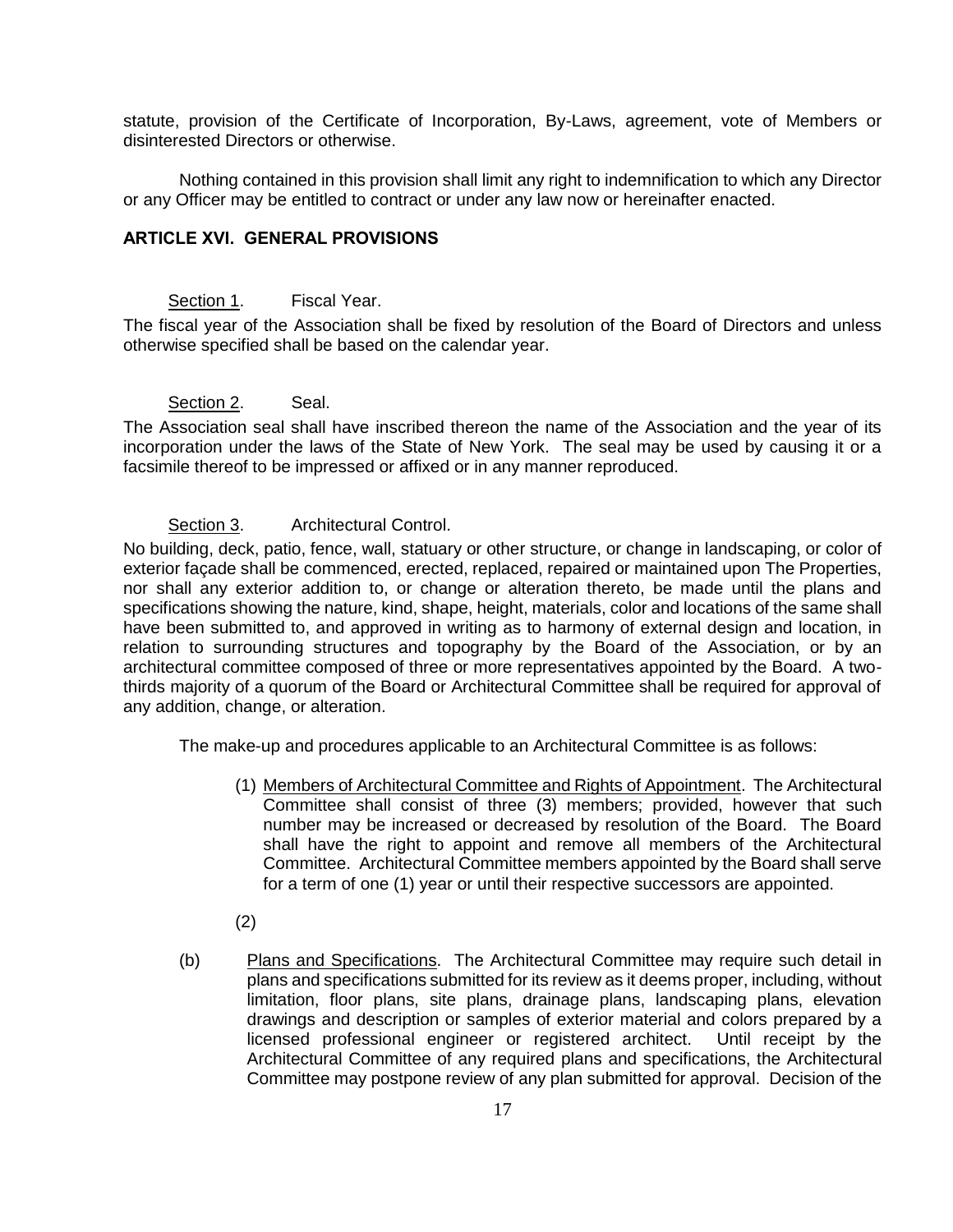Architectural Committee and the reasons therefore shall be transmitted by the Architectural Committee to the Applicant at the address set forth in the application for approval, within sixty (60) days after receipt by the Architectural Committee of all materials required by the Architectural Committee. Any application submitted pursuant to this Section shall be deemed approved, unless written disapproval or a request for additional materials by the Architectural Committee shall have been transmitted to the Applicant within sixty (60) days after the date of receipt by the Architectural Committee of the Applicant's most recent submission.

- (c) Inspection of Work. Inspection of work and correction of defects therein shall proceed as follows:
	- (1) The Architectural Committee or its duly authorized representative may at any time inspect any work for which approval of plans is required under this Section 3. However, the Architectural Committee's right of inspection of the work for which plans have been submitted and approved shall terminate sixty (60) days after the work has been completed and the respective Owner has given written notice to the Architectural Committee of its completion. The Architectural Committee's rights of inspection shall not terminate pursuant to this paragraph if plans for the work have not previously been submitted to and approved by the Architectural Committee. If, as a result of such inspection, the Architectural Committee finds that the work was done without obtaining approval of the plans therefor or was not done in substantial compliance with the plans approved by the Architectural Committee, it shall notify the Owner in writing of his failure to comply with this Section within sixty (60) days from the inspection, specifying the particulars of noncompliance. The Architectural Committee shall have the authority to require the Owner to take such action as may be necessary to remedy the noncompliance.
	- (2) If upon the expiration of sixty (60) days from the date of such notification, the Owner has failed to remedy the noncompliance, the Architectural Committee shall notify the Board in writing of such failure. Upon Notice and Hearing, the Board shall determine whether there is a noncompliance and, if so, the nature thereof and the estimated cost of correcting or removing the same. If a noncompliance exists, the Homeowner shall remedy or remove the same within a period of not more than forty-five (45) days from the date that notice of the Board ruling is given to the Homeowner. If the Homeowner does not comply with the Board ruling within that period, the Board, at its option, may take whatever action it may have at law, in equity or in the Declaration or By-Laws.

### Section 4. Examination of Books and Records.

Each Member, or their respective representatives and first mortgagee, shall be entitled to a reasonable examination of the books and records of the Association at any time during normal business hours upon reasonable notice to its Board of Directors. The Declaration, Certification of Incorporation and the By-Laws of the Association shall be available for inspection by any Member or first mortgagee at the principal office of the Association.